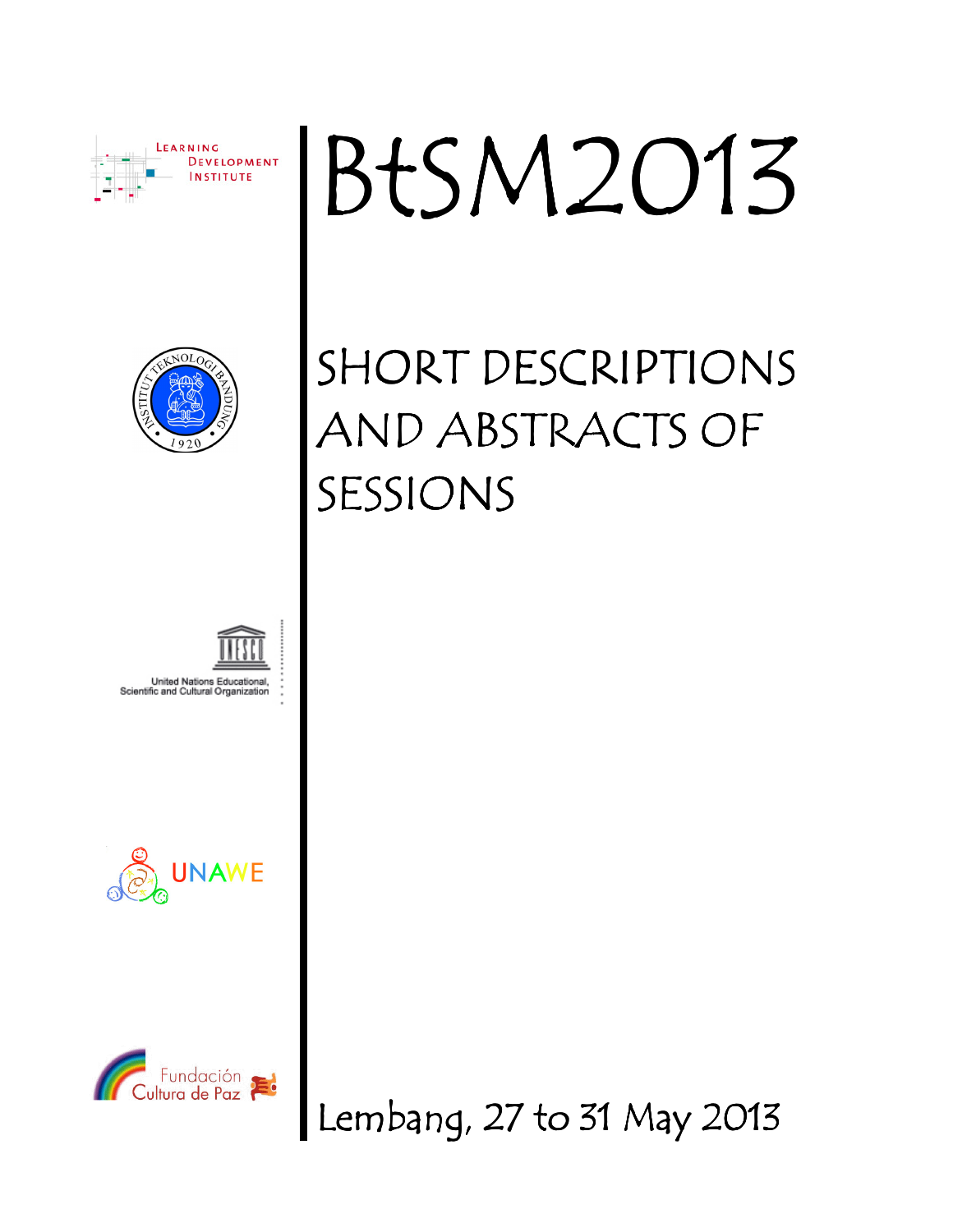| <b>CONTENT</b>                                                                                                                                                                                                                                                                                             | Page |
|------------------------------------------------------------------------------------------------------------------------------------------------------------------------------------------------------------------------------------------------------------------------------------------------------------|------|
| Aldino Adry Baskoro, & Avivah Yamani (Langitselatan, Jawa Barat, Indonesia)<br><b>Water Rocket Activities</b><br>(demonstration and hands-on activities with participants, involving participants in building the water rocket)                                                                            | 3    |
| <b>Deirdre Kelleghan</b> (Independent artist and amateur astronomer):<br>Action Sun - Lets bring the Sun to Earth<br>(active participation action art science workshop)                                                                                                                                    | 4    |
| <b>Paul Wallace</b> (Appalachian State University)<br><b>Mobile Learning and Community Engagement</b><br>(interactive workshop related to developing community-based projects involving mobile learning)                                                                                                   | 5    |
| <b>Vidula Mhaiskar</b> (Toys from Trash, IUCAA, Pune University, India):<br><b>Science through activities</b><br>(keynote lecture + demonstration)                                                                                                                                                         | 6    |
| <b>Benjamin Olshin</b> (University of the Arts, Philadelphia, PA):<br>Harmonious Interaction: Process, Practice, and a Sustainable Society<br>(presentation)                                                                                                                                               | 7    |
| Cameron Richards (University of Technology Malaysia):<br>An enneagrammatic model of scientific inquiry? A cross-cultural linking of traditional (non-Western) and<br>modern modes of knowledge-building.<br>(presentation + workshop)                                                                      | 8    |
| <b>Arthur Kok</b> (Philosopher):<br>Why we need to transform our thinking about science and technology<br>(lecture + discussion)                                                                                                                                                                           | 9    |
| <b>Jan Visser</b> (Learning Development Institute)<br>Building the Scientific Mind: Reflections (some of them personal) and questions<br>$(talk + discussion)$                                                                                                                                             | 10   |
| Weilin Han (3T n 4C)<br>Unity in Diversity - Put Theory into Practice<br>(sharing experience)                                                                                                                                                                                                              | 11   |
| <b>Luiza Alonso</b> (Catholic University of Brasilia):<br>Smart applications of Tecnhology of Information for a Smarter Society<br>(presentation + discussion)                                                                                                                                             | 12   |
| Evgeny Patarakin, & Vasiliy Burov (WikiVote!)<br>Way to Harmony: Co-editing the Future<br>(presentation, sharing of experience)                                                                                                                                                                            | 13   |
| <b>James Lees</b> (University of the Western Cape)<br>The Pedagogy of HIV: Beauty, Truth and the Road to Harmony in South Africa<br>(uninterrupted, completely interactive, two-hour session that requires each participant to feel and to engage in the<br>journey, followed by 30 minutes of discussion) | 14   |
| Martin Gardiner (Brown University)<br>Music, creation, harmony, beauty and learning<br>(talk followed by discussion)                                                                                                                                                                                       | 15   |
| Martin de Wit (Stellenbosch University)<br><b>Economics, Beauty and Harmony</b><br>(presentation with discussion)                                                                                                                                                                                          | 16   |
| Paul Cobben (Tilburg University)<br>Marx's Capital: Imbalance of values<br>(lecture + discussion)                                                                                                                                                                                                          | 17   |
| Binta Moustapha, Isah Aliyu Agaie, Bachir Moustapha, Zsolt Lipcsey (B'da Best Concepts)<br>The splendour of nature and the beauty of science: Motivating Nigerian girls for science, technology,<br>engineering and mathematics.<br>(report, sharing of experience)                                        | 18   |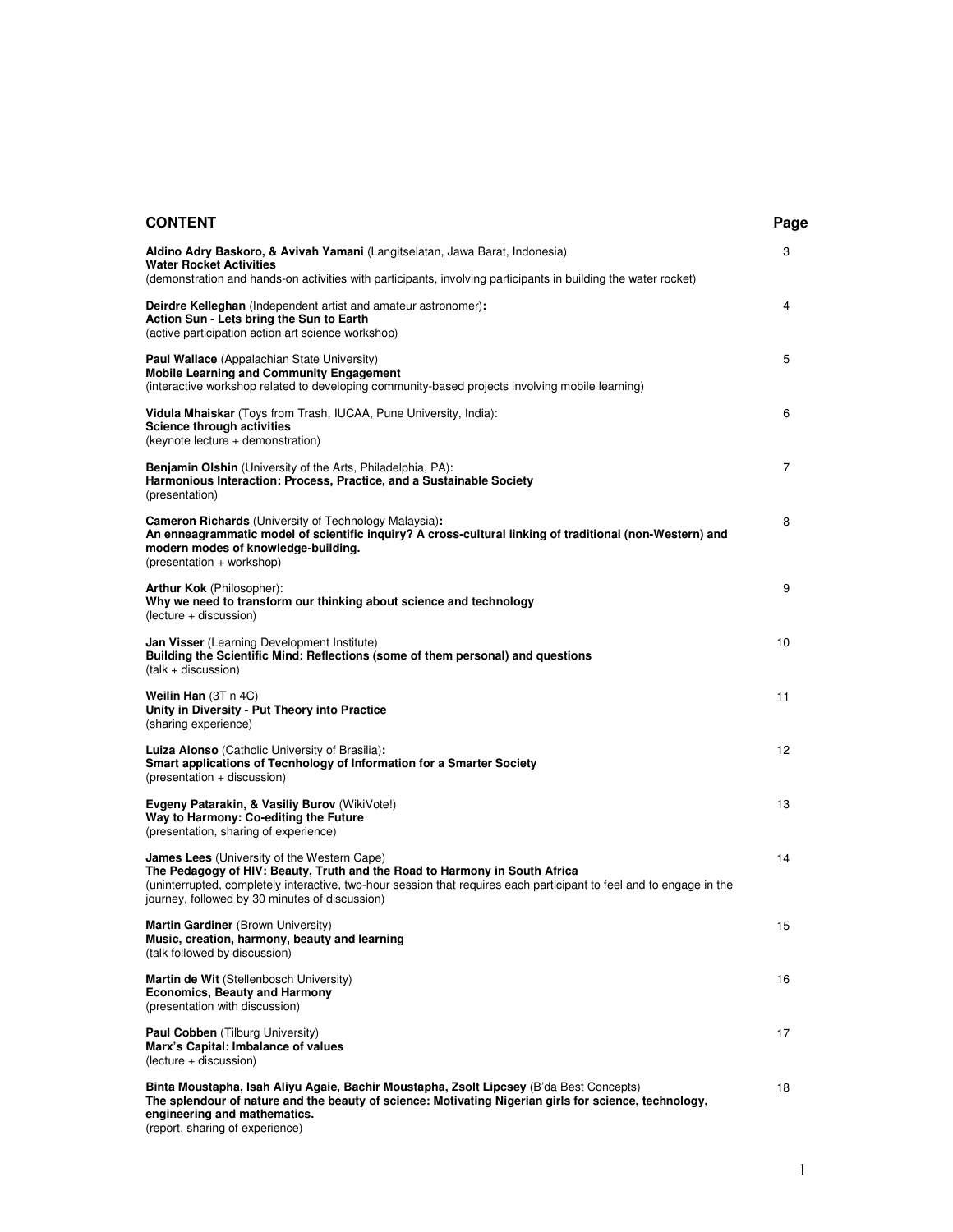| <b>Paul Webb</b> (Nelson Mandela Metropolitan University)<br>Scientific literacy, beautiful arts, and the harmonious transfer of learning<br>(short presentation followed by discussion)                                                                      | 19 |
|---------------------------------------------------------------------------------------------------------------------------------------------------------------------------------------------------------------------------------------------------------------|----|
| Lê Nguyên Hoang (Science for All):<br>The Importance of Popular Science<br>(short presentation + discussion)                                                                                                                                                  | 20 |
| Hala Osman (independent researcher)<br>Incidental Learning: The Story of Cairo's Graffiti Scene<br>(presentation + discussion)                                                                                                                                | 21 |
| Marten de Vries, & Jaap Swart (Mind Venture International)<br>Reaching Many: Social harmony and media, co-creating the scientific mind in the public domain<br>$(talk + discussion)$                                                                          | 22 |
| <b>Narumon Rodniam</b> (Institute of Physical Education, Chumphon Campus)<br>'Out of Thinking': The art of seeing the truth for promoting the scientific mind<br>(presentation, sharing of experience)                                                        | 23 |
| Carlo Fabricatore (University of Worcester), & Ximena López (Initium)<br>The Complex Game of Education<br>(seminar)                                                                                                                                           | 24 |
| <b>Jan Servaes</b> (City University of Hong Kong, Dept. of Media and Communication):<br>Homo Academicus, Quo Vadis?<br>(discussion paper)                                                                                                                     | 25 |
| Paul Heckman (UC Davis), Richard Roberts (Coyote Foundation), Sally Roberts (Coyote Foundation), & Viki<br><b>Montera</b> (Sonoma State University)<br>Creating a Counter Narrative about Children's and Middle Adolescence Learning<br>(interactive session) | 26 |
| <b>Matthew Colless</b> (Research School of Astronomy and Astrophysics, Australian National University)<br>Beauty and harmony in the service of science and technology<br>(keynote talk + discussion)                                                          | 27 |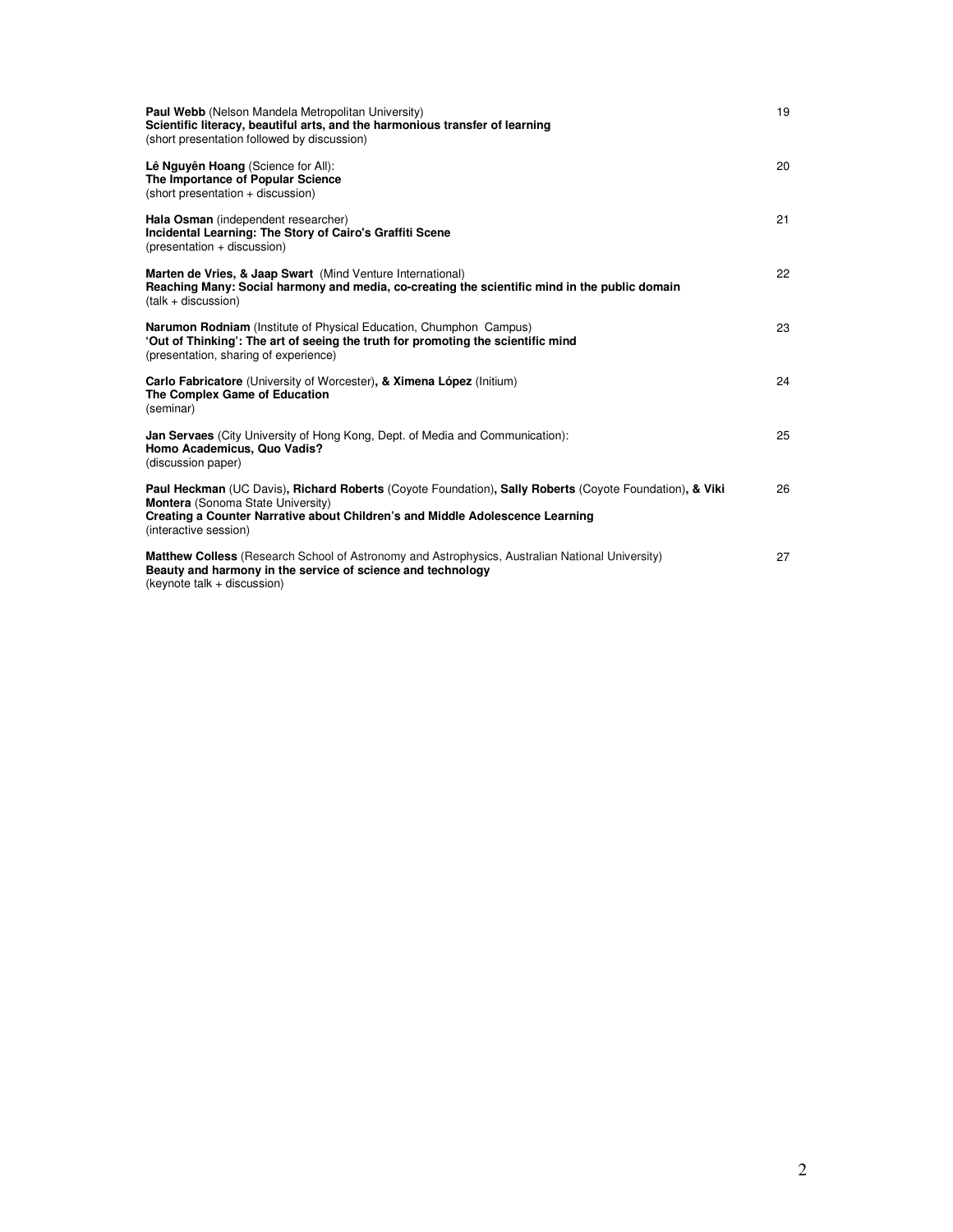

#### **Aldino Adry Baskoro & Avivah Yamani** (Langitselatan, Jawa Barat, Indonesia) **Water Rocket Activities**

(demonstration and hands-on activities with participants, involving participants in building the water rocket)

Short description: We would like to propose a water rocket hands-on activities session with participants. There are three main components in a water rocket session: the launcher, the nozzle, and the rocket itself. In this session we introduce the launcher and actively involve the participants in building the water rockets and launch their rocket using the available launcher. Participants will experiment with several launch mechanism. We can demonstrate the water rocket using several different launchers as well as various models of the rocket itself.

Abstract: Water rockets provide very exciting opportunities to conduct experiments that involve basic physics concepts and principles, such as rocket design, aerodynamics, pressure, Newton's Laws, etc.

In astronomy, rockets contribute indirectly to obtaining more complete information of celestial objects. On earth, not all wavelengths reach the surface; therefore space telescopes are necessary to help us observe the celestial objects. Space telescopes have been launched into space by rockets. In addition, planetary rover vehicles and satellites were all launched by rockets.

In schools, the principles of rocketry can be learned from water rockets. This activity is very interesting, interactive, and full of fun. Students are directly involved in it. Rocket launchers can be made with materials available around us. Since 2008, I have developed three models of water rocket launchers using materials available in Indonesia. Manuals of the models have been written in Bahasa Indonesia and are available for download from the langitselatan website at http://langitselatan.com/.

Below are several videos of our water rocket.: http://www.youtube.com/watch?v=KysGDT4-SNg; http://www.youtube.com/watch?v=XM5F2lZcZ9k; http://www.youtube.com/watch?v=g3sEAzEpGXQ; http://www.youtube.com/watch?v=XQsl3buKCOY.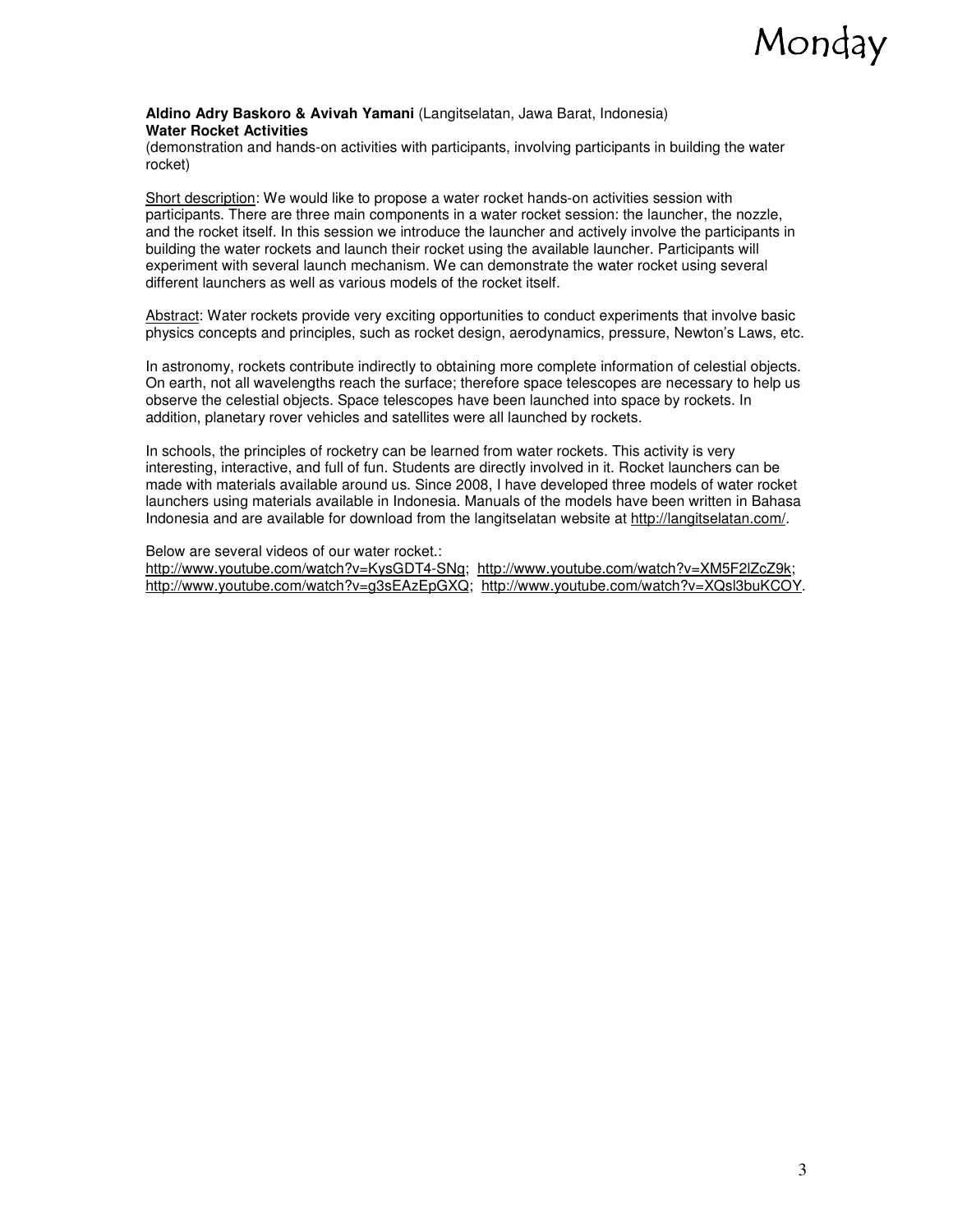#### Monday

**Deirdre Kelleghan** (Independent artist and amateur astronomer)**: Action Sun - Lets bring the Sun to Earth** 

(active participation action art science workshop)

Short description: Action Sun is an activity in which participants aim to create a solar disc on the ground using simple materials to build two of the suns atmospheres. Coloured paper, PVA glue , and paint are used to drag a real time view of the sun through 93 Million miles of space and land it before the group.

In this action knowledge of the beauty and importance of the sun is imparted via dialogue with the group.

Abstract: Action Sun – lets bring the sun to Earth.

Action Sun is an Art / Science activity for children.

Showing the sun to children / people with a h alpha solar scope is a lengthy process. It is difficult for children / people to comprehend the enormous scale of our nearest star when they are seeing it as a tiny object. I put Action Sun together to bridge that gap to help children of all ages achieve some understanding of the sun in safety.

The outdoor format allows groups of participants to participate in building a very large solar disc which mimics the Photosphere and Chromospheres of the sun, includes sunspots, filaments, and prominences. Action Sun can bring the sun to Earth in real time by taking exact data from the robotic space telescope Solar Dynamics Observatory.

Action Sun can be carried out in full cloud as the data about the sun's status can be sourced online from SDO and others. Ideally the data would be taken from the sun itself via a solar telescope. It's a fun educational creative activity.

The circle diameter would be determined by the size of the group taking part and the area available to them to carry out the task. This is directly on the ground so the diameter is only subject to time, amount of participants, and costs.

During the activity we have short breaks in order for me to explain what we have done and to listen to the groups questions . We discuss what we are going to do next in our efforts to bring the sun to the ground before our feet. Tasks are divided in such a way that all the group are involved. Everyone signs the work and it is put on exhibition with Solar data for more eyes to see and understand what the group has achieved.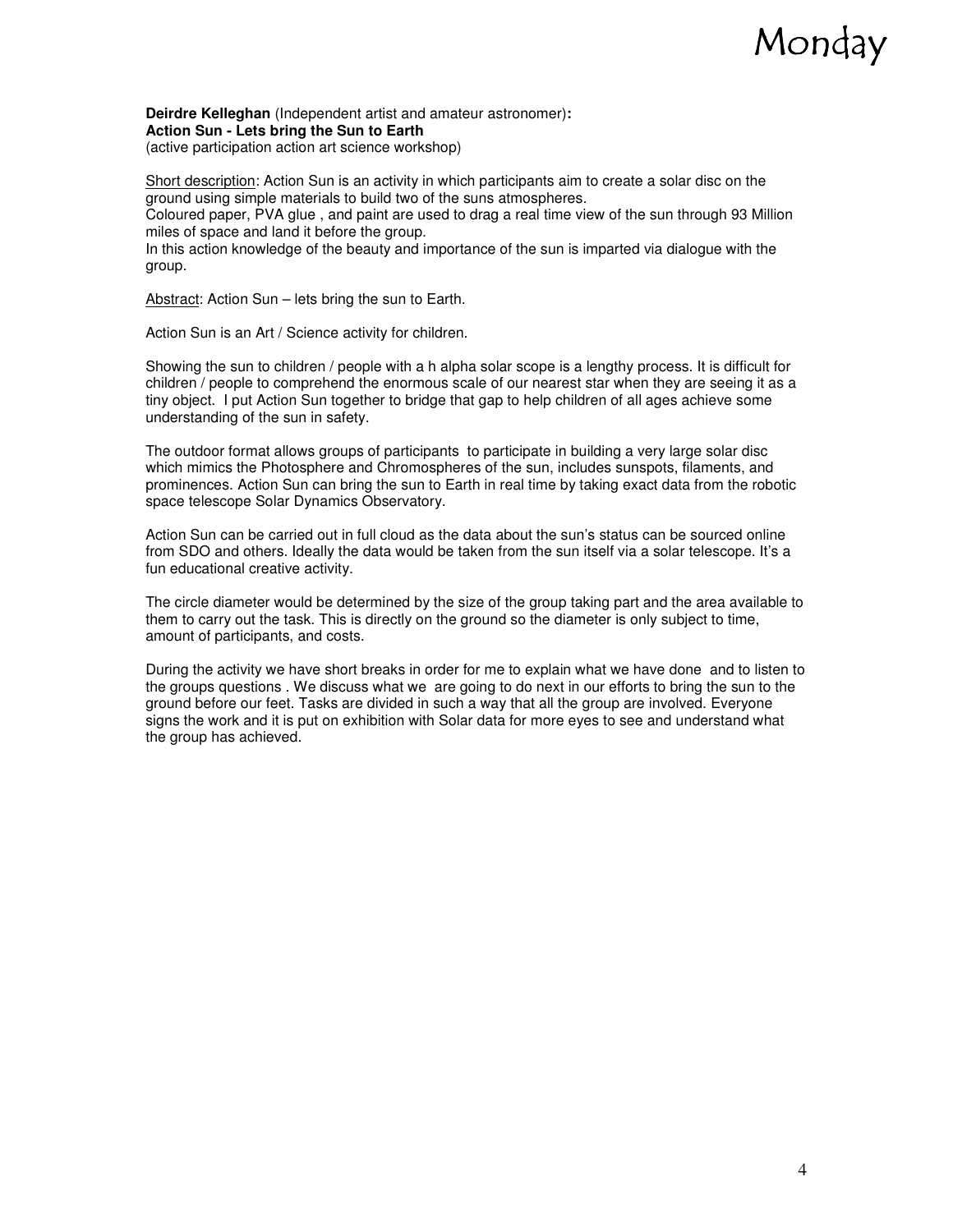#### Monday

#### **Paul Wallace** (Appalachian State University) **Mobile Learning and Community Engagement**

(interactive workshop related to developing community-based projects involving mobile learning)

Short description: This session will focus on designing mobile learning experiences for the local community. Through service-learning, students design and construct learning activities and media that can be accessed on mobile phones in their communities. Topics include issues of the environment and sustainability, as well as history and geography. This interactive session will focus on best practices for including collaboration with community partners, planning for mobile learning, content development, and technology for developing mobile learning.

Abstract: Mobile learning, using mobile devices such as phones and tablets for formal and informal education, has grown in popularity with the rise in recent years of the capabilities of personal mobile devices. This interactive session will focus on processes and applications used to integrate mobile learning into pedagogy through student projects constructing mobile experiences to benefit the local community.

Through service-learning, students design and construct learning activities and media that can be accessed on mobile phones in their communities. Topics include issues of the environment and sustainability, as well as history and geography. Research studies show that this model of mobile learning pedagogy can greatly assist student in developing essential 21st Century skills, such as research activities, critical thinking, and analysis. These skills are essential to the education of today's learner, to excel in an information-based economy. Within a community based mobile learning experience, not only are knowledge outcomes increased, but also students' attitudes increase toward their local community. Students also exhibit an increased interest in global issues, such as sustainability and global climate change.

In order to experience and understand the capabilities of mobile learning, during the conference a mobile learning application will be available at the Bosscha Observatory campus in Lembang, where conference attendees will be able to access learning materials through applications that run on smartphones and other mobile devices. The interactive session then will provide an opportunity for participants to understand the development and best practices for community-based mobile learning. Topics to be addressed during the session include collaboration with community partners, planning for mobile learning, content development, and technology for developing mobile learning.

Among the technical aspects of designing contemporary mobile learning, this session will provide demonstration and hands-on opportunities for content development using Aurasma for augmented reality and object tagging through QR Codes. In addition, mobile game capabilities and systems for scavenger hunts will be addressed, together with additional elements for engaging the learner through the use of authentic context, narrative, and incorporating multi-media content.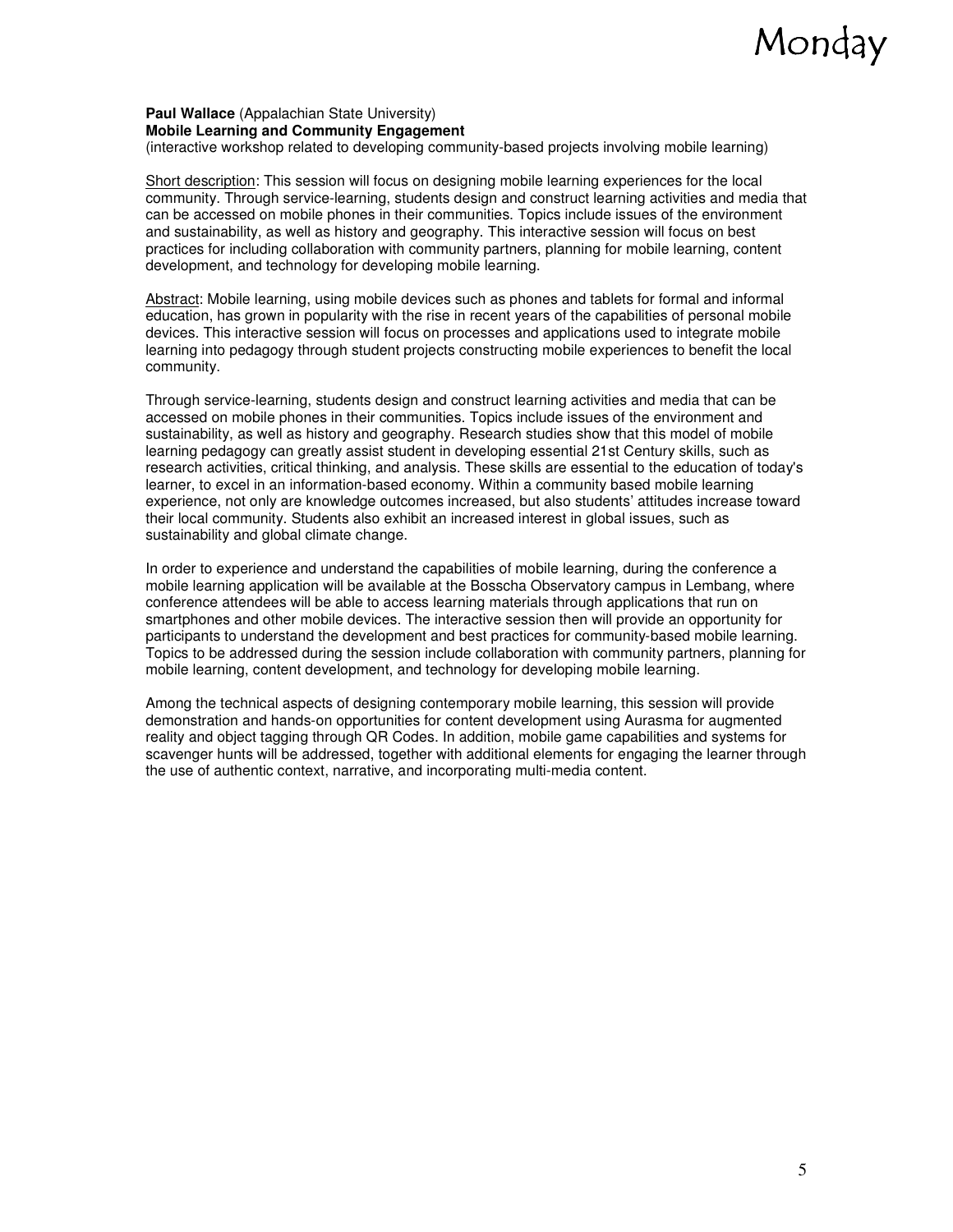### Monday

**Vidula Mhaiskar** (Toys from Trash, IUCAA, Pune University, India): **Science through activities** 

(keynote lecture + demonstration)

Short description: This keynote lecture and demonstration focus on learning science by doing. It is argued that the experience of nature, in the form of seeing, touching, hearing, tasting, smelling; choosing, arranging, putting things together and taking things apart, is a necessary basis for true understanding. It will be demonstrated that valuable experience can result from creative tinkering with materials and objects that at no or very low cost are available in the immediate environment of teachers and students in all countries of the world. Such experience is often more valuable than what can be offered via the use of standard off-the-shelf school laboratory equipment.

Abstract: In the last twenty years there has been a remarkable shift in science teaching. From the passive chalk and talk method science teaching is slowly shifting towards a more active method – Learning by Doing. Before children can understand a thing, they need experience: seeing, touching, hearing, tasting, smelling; choosing, arranging, putting things together, taking things apart. Children need to experiment with real things.

Often such "activity" based learning is termed as elitist. Some think this method to be appropriate only for developed countries with an abundance of resources. This is patently untrue. The experience of the Hoshangabad Science Teaching Programme (1972-2002) in India which worked in over 1000 Government Schools demonstrated that science can be learnt in a much deeper and fun way by simple experiments using locally available, low-cost materials.

There is a stereotypical attitude that science experiments can only be done in a laboratory setting using burettes and test-tubes wearing a white coat. This is not true. Children are eternal explorers and are always doing science with stuff that is thrown away and readily available. The truth is that science is a viewpoint – to critically look at the world around us. In most school science laboratories in India, the equipment often lies locked in cupboards. A perceptive observer can see the test tubes covered in a layer of dust. We forget that the most sacred and expensive apparatus is not the hardware and apparatus but the child's mind.

This lecture-demonstration will show the possibilities of doing creative science using very costeffective materials. We live in a consumerist society where a lot of junk is thrown every day. Much of this junk can be salvaged and used for designing fun experiments and toys for children. Over 800 lowcost science experiments and toys can be downloaded freely from our website http://arvindguptatoys.com.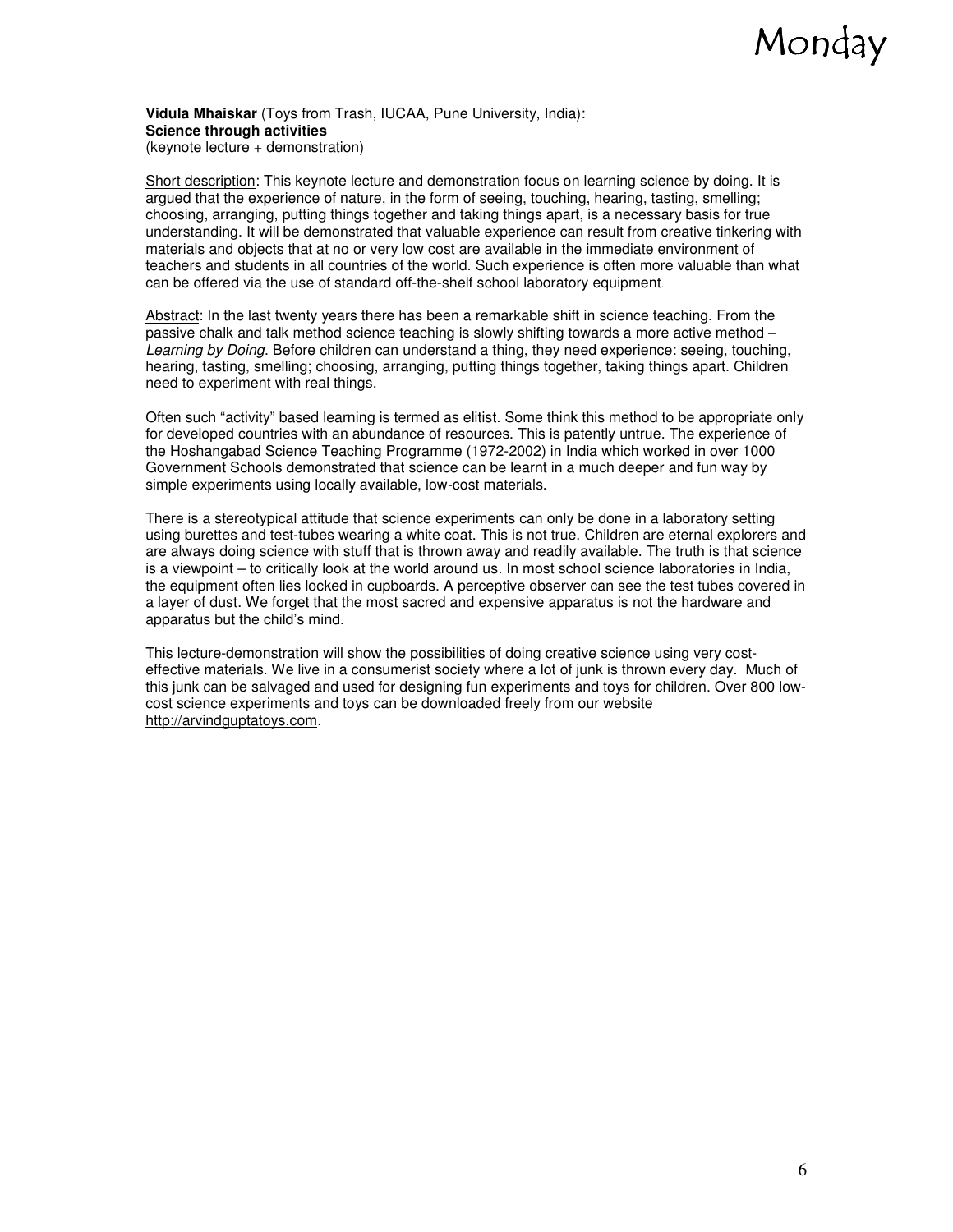#### **Benjamin Olshin** (University of the Arts, Philadelphia, PA): **Harmonious Interaction: Process, Practice, and a Sustainable Society**  (presentation)

Short description: This talk/intervention will look at the Daoist work known as the "Zhuangzi", and see what insights this ancient text has for us in terms of creating a more naturalistic and holistic worldview. This will lead to a discussion of how we might work towards a harmonious and sustainable society drawing from Daoist principles.

Abstract: The "Zhuangzi" is a famous work of Daoism, quite different from the more well-known "Dao De Jing". The "Zhuangzi" is of uncertain authorship and date (ca. 4th century B.C.E.?). The work seems to have been written in a time similar to ours: one of instability, power struggles, and disharmony (a Chinese curse runs: "May you live in interesting times..."). This talk/intervention examines select passages in the "Zhuangzi", and focuses on key issues surrounding the idea of harmony in the "Zhuangzi", e.g., "resolution of the dual" and the "dissolution of (self)consciousness". We will note the difficulty in the actual practice of the kind of harmonious interaction espoused in both Daoism and Buddhism, but also note that this type of interaction it is vital for a sustainable society. Finally, looking at two intriguing passages in the "Zhuangzi", we will see how this profound work gives us two clues as to a possible path towards harmony: "avoiding entanglements" and "looking at the ancients"...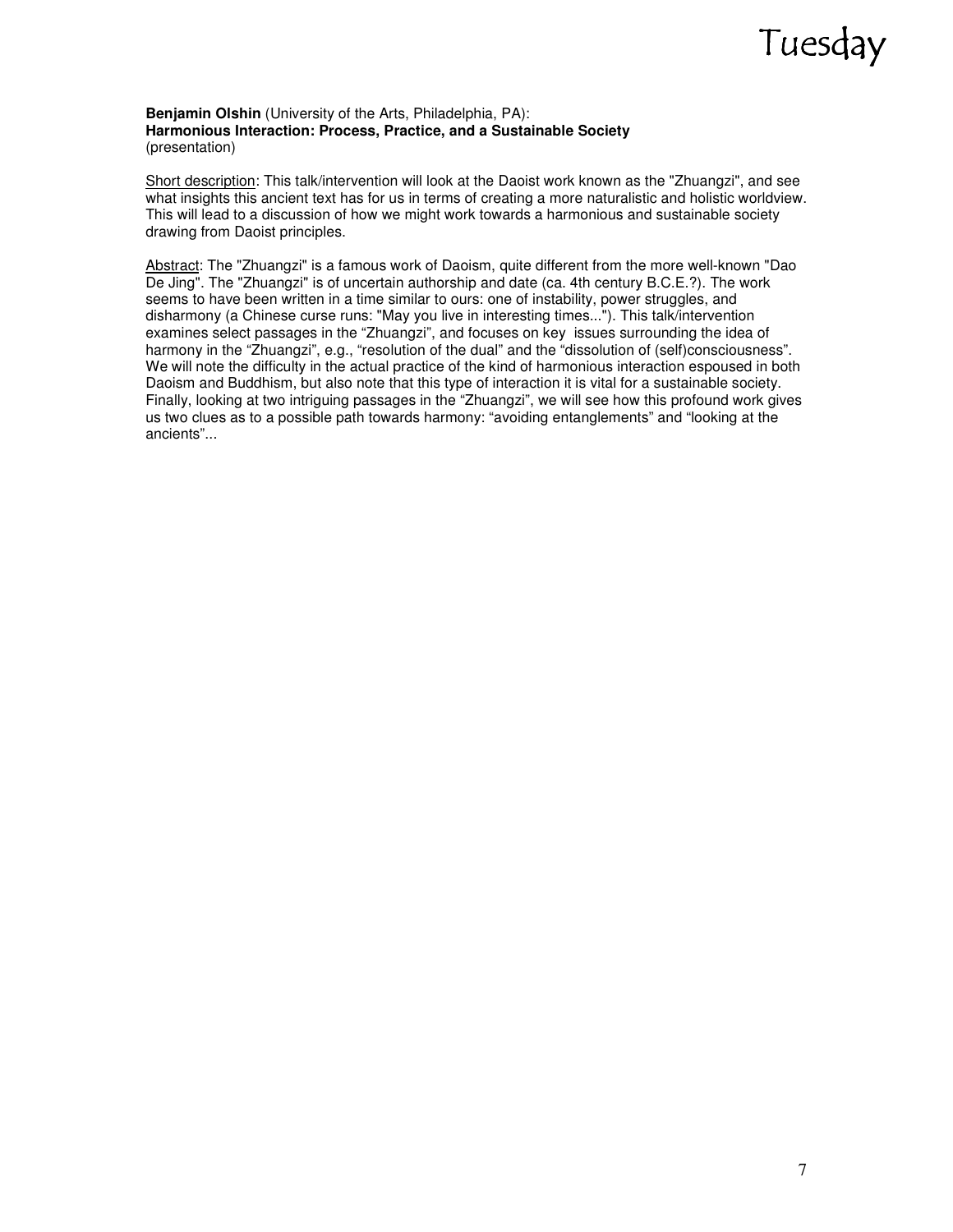**Cameron Richards** (University of Technology Malaysia)**: An enneagrammatic model of scientific inquiry? A cross-cultural linking of traditional (non-Western) and modern modes of knowledge-building.**  (presentation + workshop)

Short description: This paper/presentation will link a number of ideas relevant to the conference. As others have also found the 'enneagram process' provides a powerful and cross-cultural model to encourage new and innovative thinking for (scientific) inquiry and also very practical, hands-on applications. In this way we will explore a wider and cross-cultural view of 'the scientific mind' and its use for constructive learning and knowledge-building.

Abstract: One of the most insightful as well as articulate science writers of the 20th Century suggested that scientific inquiry should be 'imaginative and inspirational in character… adventures of the mind…along uncharted byways of thought' (Peter Medawar, 1990). To appreciate the 'beauty and harmony' of an integrated model of scientific inquiry within local as well as global contexts of relevance this paper argues that Karl Popper's influential dismissal of science in non-Western and traditional societies needs to be not only challenged for its omissions but appropriated within a larger convergent framework. The paper presents a cross-cultural model of scientific inquiry which builds upon 'ancient wisdom' to represent a convergent bridge between not only traditional and modern concepts of knowledge but the related opposition between mere superstition or ideology and the often ugly and disharmonious manifestations of positivistic or mechanistic science. in particular it explores how ancient symbols of knowledge process such as the Middle Eastern Enneagram (especially in terms of its links to the Pythagorean and Socratic foundations of emergent modern thought) and Chinese Pakua represent exemplary bridges between traditional and modern modes of knowledge building which can also provide a basis for recovering a universally relevant sense of 'beauty and harmony' in a new 21st Century globally convergent and sustainable paradigm of science and technology.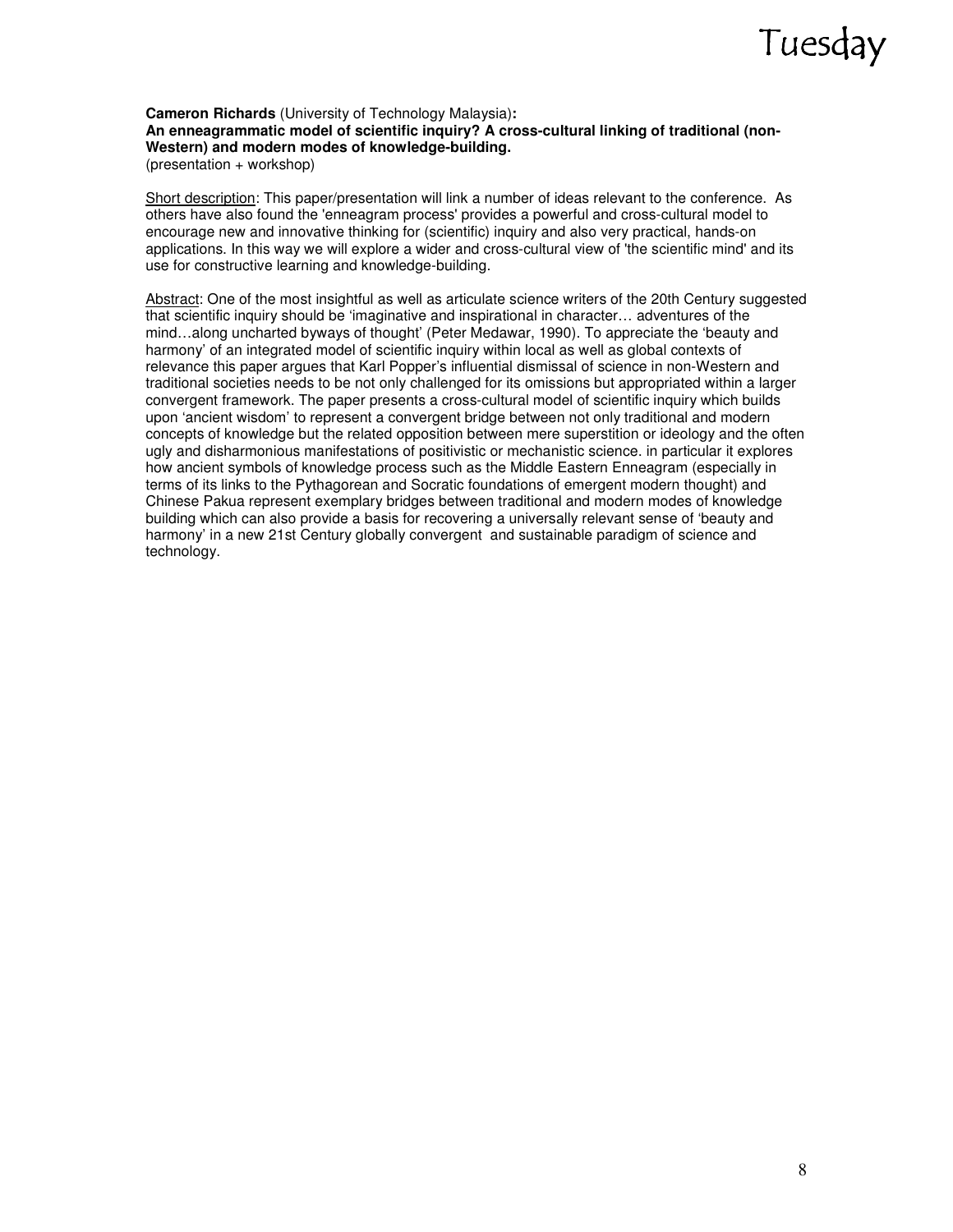#### **Arthur Kok** (Philosopher): **Why we need to transform our thinking about science and technology**  (lecture + discussion)

Short description: We tend to think that 1) scientific progress means that our understanding of the world, nature and the universe is growing; and 2) technological advancement means to control things better and to do so more efficiently. However, this understanding reduces science and technology to being nothing more than instrumental rationality under the principle of economic growth. In the vein of Kant and Hegel, I will propose a different, more humane way to think about them.

Abstract: I will take Immanuel Kant's aesthetics of beauty as a starting point. In his third major work, The Critique of Judgment, the way Kant speaks about 'beauty' can be understood in the following way: the beautiful world is the world, in which human beings recognized themselves. In the beautiful world is a sensible world, but one where nature is not an external force that threatens my existence, but in harmony it. In such a world there is no injustice, and I exist as one with my body. For Kant, this possible harmony between my freedom and my sensual existence is mediated by what he calls 'technique'. 'Technique' is the human ability to transform nature into a place fit for humans; in other words, a place where morality and right exists, and where human dignity is the highest unconditional value. This idea of 'technique' is much broader than our contemporary view on it. For Kant, it is not simply an instrument to control nature, but a way of existing that reconciles the abstract idea of human dignity with the realization of happiness.

From this point of departure onwards, I will show how this idea of 'technique' is further developed by Hegel. For Hegel, famously, the reconciliation of human nature and sensible nature is realized in 'the self-realization of reason in history'. This formulation needs clarification, but basically introduces an idea of progress that not confined to instrumental rationality. This new idea about historical progress encompasses beauty in its absolute shape: the human being itself is the essence of beauty. The task of philosophy is to think through the idea of humanity in its all compassing meaning. My goal is to reconnect these, in my opinion, sublime thoughts that life should be all about becoming human with the everyday praxis, i.e. technique, which is ever more politically instrumentalized and professionalized. Last but not least, this new way of thinking about science and technology will also finally bring together two words, which are often used together, but still differ a lot conceptually: sustainable innovation.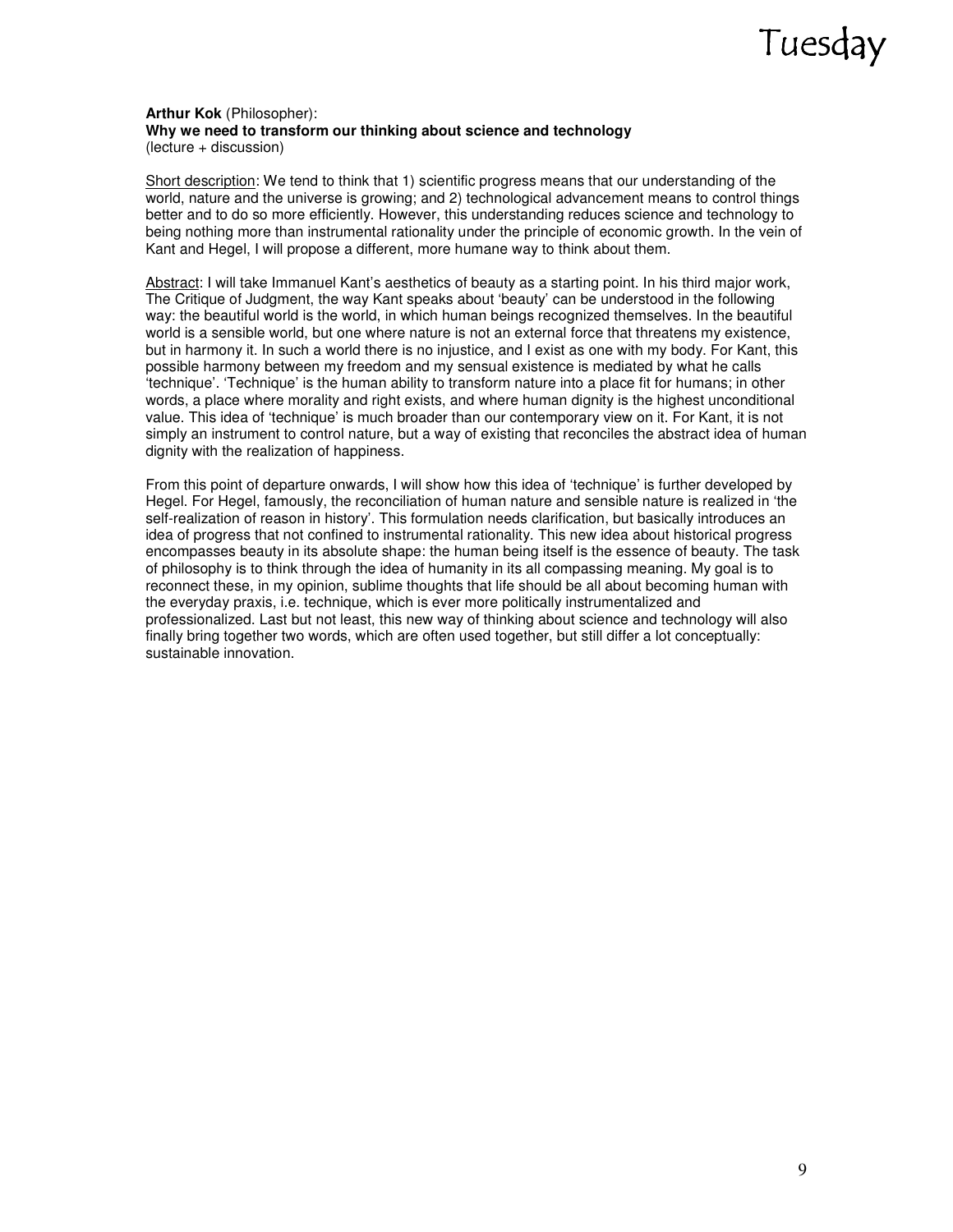#### **Jan Visser** (Learning Development Institute) **Building the Scientific Mind: Reflections (some of them personal) and questions**  (talk + discussion)

Short description: The idea to prioritize the building of the scientific mind as a focal area of concern for the Learning Development Institute (LDI) first emerged in 1999 during a UNESCO/LDI symposium on 'Overcoming the Underdevelopment of Learning' held in Montreal, Canada. With a view to collective thinking about the future of LDI's work, I review the history of BtSM and raise questions about 'what next.' Should BtSM continue and, if so, how, or should it, like other past work we engaged in, become a more integrated concern in a larger conceptual framework, about which I have at least one idea. In passing, I will refer to what drove me as well as others to find BtSM an important idea, and how it relates to the thematic issues of BtSM2013: beauty and harmony.

Abstract: The idea of BtSM dates back to 1999, when it emerged during a symposium on 'Overcoming the Underdevelopment of Learning.' It precedes other concerns that initially captured the attention of the Learning Development Institute, such as the 'Meaning of Learning' (MOL) and the 'Book of Problems (or what we don't know about learning)' (BOP). Nonetheless, MOL and then BOP were the first primary focal areas of activity for LDI during the first half of the past decade. Work on BtSM started in earnest only in 2004 with the preparation of the first BtSM colloquium, which took place in 2005. As recommended by the governing board, it has since been LDI's core business. BtSM turned out to be a generative concept that helped inspire thinking about all the various other focal issues, such as MOL and BOP, but also Learning to Learn and Think (LLT); Problem-Oriented Learning (POL); Attitudinal and Behavioral Change (ABC)—particularly as it relates to health issues; and Learning to Live in Harmony (LLH).

My own fascination with the scientific mind is no doubt strongly connected with my former life as a theoretical physicist. Nonetheless, when I first suggested that the scientific mind was worthy of attention from the perspective of the development of human learning, it was immediately clear to me that the scientific mind should not be equated with the mind of the scientist. It was also clear that, to the extent that the mind of the scientist is of relevance to the scientific mind in general, the study of its features should not be restricted to the ways of being and thinking of physicists, chemists, biologists and the like. The scientific mind is equally at work in those whose objects of inquiry pertain to the realm of social and human phenomena and those who, through different forms of art, give expression to achievements of the mind that cannot be expressed in plain discourse or mathematical descriptions.

The scientific mind derives from the millennia long human endeavor to get to know the world; to capture it in ideas (often ideas that are in themselves an expression of fascinating beauty); and to take consciously, and in an ecologically sound manner, part in the evolution of that world. During my talk I hope to clarify my own thinking about what the scientific mind entails, and why it is important to pay attention to its development among the members of our species. In the interest of stimulating further thinking and debate, I shall also draw tentative conclusions about what building the scientific mind implies for rethinking and reforming the human learning environment in today's world.

Finally, I should like to look ahead and ask questions about the way forward. After a decade of an almost continuous focus on BtSM, it becomes time to raise the 'what next' question.

Seel also the concept paper by Jan Visser on The Scientific Mind in Context at http://www.learndev.org/dl/TSM-ConceptPaper.pdf.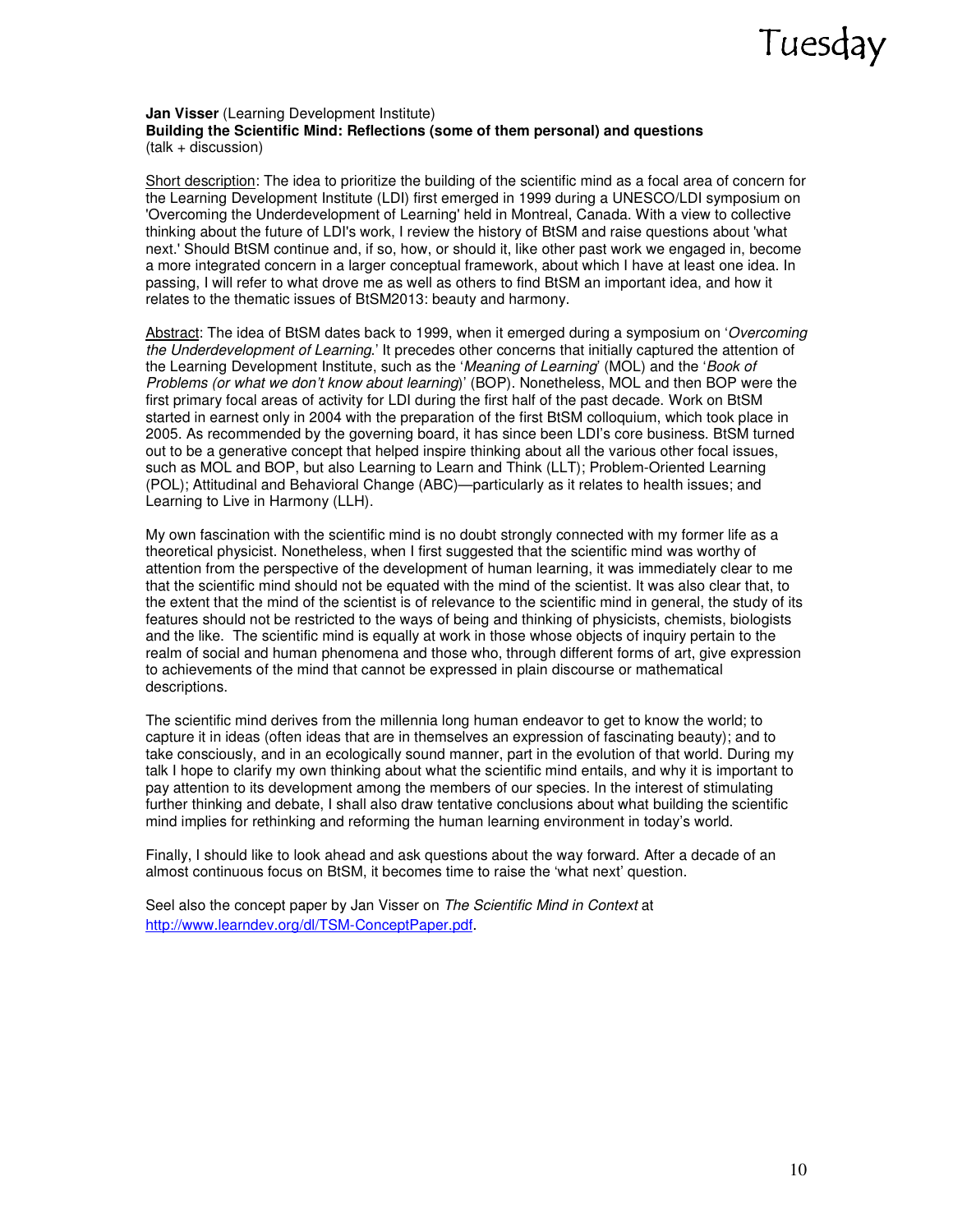#### **Weilin Han** (3T n 4C) **Unity in Diversity - Put Theory into Practice**  (sharing experience)

Short description: When we talk about "Scientific Mind" it is as if when we learn Civics we put the scientific thinking process aside and it is sufficient when we use good beautiful normative words and phrases. We just come up with long blabbery sentences to memorize and recall without even thinking whether we can or want to implement it ourselves. As a result, it is no wonder Indonesia is famous for big religious adherents and at the same time the country has an ugly record of corruption and a low human development index. Assaults towards religious/ethnic minorities are ignored and even tolerated, public school policies and practices encourage and endorse bigger gaps. The proposer will share some experience in teaching ideology for university students (which is compulsary) as well as social sciences for elementary students.

Abstract: In all nations civics is considered as an important subject because it teaches why a nation is formed, how the nation keeps the vision and how the citizens become the adherents of "civic religions". In Indonesia, civics obtains a huge portion; it is a compulsory subject for twelve years and a half, from grade one elementary to semester one in university. About thirty years ago the government made it a mandatory requirement for civil service, academicians, members of parliament and other official institution leaders to take a hundred-hour intensive course called Pedoman Penghayatan dan Pengamalan Pancasila or P4 (Guide to the Realization and Application of Pancasila). Sophomores should take a forty-hour P4 on top of another subject called "Wawasan Nusantar" (Archipelagic Concept).

Unfortunately, a subject that is considered as highly important is not supported by constructive teaching methods that nurture inquiry and critical thinking. Values are taught, learned and assessed by way of drilling. Good grades means being able to present normative answers. Besides, almost all education stakeholders (school/university leaders, lecturers and parents) do not consider a student as excellent when he is a Pancasila adherent and a civics literate. They attribute greater respect to a student who excels in "core subjects" such as business, math and science, or something that will guarantee the student a good job.

For the last several years the presenter intentionally teaches Civics to university students and trains teachers in social science, which intersects with civics. The presenter believes that when we consider something as highly important, we will put our utmost effort in making it meaningful. The same holds true for civics. Teaching civics is like getting followers to one's belief system. The students will become followers even after the course is over when we translate theory into best practices. And when we relate to how the brain works, we keep what we learn in our long term memory when we can associate the subject to contextual and relevant issues. Students will learn best when civics is learned in a constructive approach. Discussion and personal reflection get a major portion of attention in class as compared to rote learning.

Both learners (students and trainees) usually face difficulty in the beginning of the course because they are not used to "think" and ponder on "why" and "why not." In some areas, the challenge is bigger because of gender, ethnicity and belief issues. "Unity in Diversity" takes longer time to immerse into real value and common platform. However, when the habit of inquiry, asking intelligently, expressing what lingers in their mind (thinking out loud) are nurtured, they will find civics to be part of their lives. By that time, the baton has been handed over. The students and trainees will take the initiative to be the ideology adherents.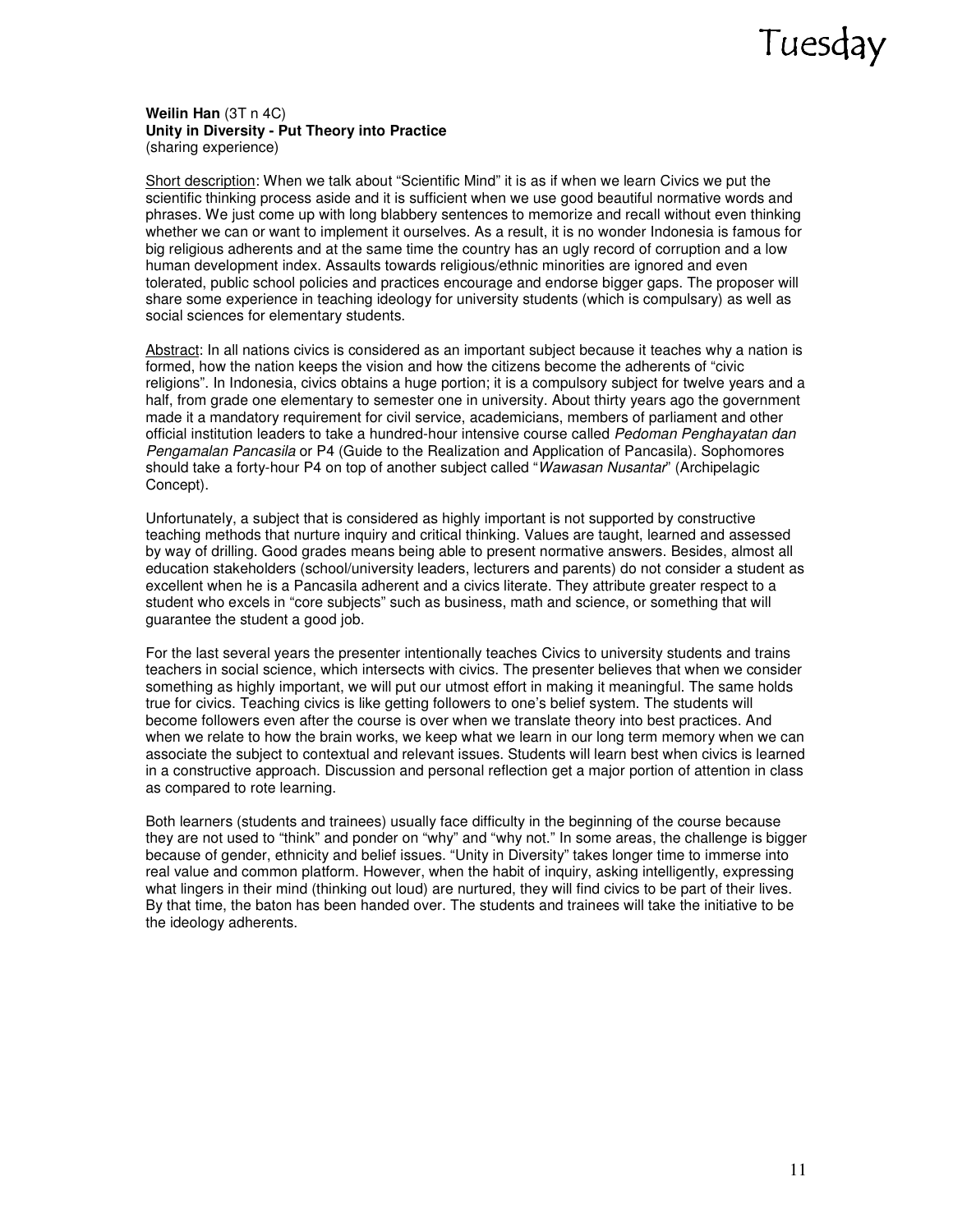#### **Luiza Alonso** (Catholic University of Brasilia)**: Smart applications of Tecnhology of Information for a Smarter Society**  (presentation + discussion)

Short description: Development of open and smart experimental platforms to increase the quality of life experience, citizen participation, inclusion, and sustainable way of life. Major challenge is to explore "mash up" processes of data that synthesize new information in the gathering, connecting, reusing, combining and aggregating semantically disjoint data extracted from numerous sources. Platforms will help in the building of critical mass to strengthening a democratic society where the beauty of being free and responsible will be reality.

Abstract: The Internet and digital media are transforming and expanding the area of social movements. The analysis of the dynamics and interdependence between the dimensions of information, communication and social change have been given place to a new form of social organization in which the production of information, its processing and transmission become the main sources of productivity and power due to emerging technological opportunities. Such opportunities and communication models may be moderated by social collaborative tools and mobile channels referenced, which have information on services, products, policies and joint artistic manifestations. The tools and information and communication technology (ICT) need to be appropriate for the context in order to promote transformative actions followed by attitudinal changes based on new paradigms of information, knowledge, and collaborative technologies social networks.

IT can play a significant role in social issues, once they have the potential to increase income generation, promote welfare, sustainable development, and allow the dialogue between social organizations, government, national forums, management councils and participatory planning in proactive convergence of development actions.

Two projects had been developed addressing such concerns. The "Guardians of the Parks', which main goal is to encourage active participation of young people and adolescents in the production of digital media objects, such as digital photos, relating to national parks and their surroundings, on a basis of building a collection of locative media, with the support of social networks and digital libraries. The project works for the enhancement of artistic, cultural and cognitive skills and competencies among youth and adolescents.

The project develops educational activities to improve more interactivity within the communities and the officials of the Park. The purpose is to identify opportunities for coping with emphasis on the use of ICT, in an empowering social action to preserve archaeological parks and the communities around it.

The is the "Observatory of Social Control" for an environment of concentration, analysis and dissemination of data, information and knowledge on the Brazilian Public Administration focused on the promotion and strengthening of Social Control.

This is an initiative that seeks multidisciplinary convergence of research efforts in the areas of Information Technology (IT), Knowledge Management, Communication and Social Sciences ultimately materialized in computer applications accessible throughout society through the internet, digital TV and mobile. In these applications the average citizen, researchers and social movement's members, will monitor the functioning of public administration, the role of politicians and managers, know the reality of the country through relevant indicators, learn about the functioning of the administrative machinery, and formulate arguments to denounce and protest against abuses, irregularities and mismanagement.

Both projects have been developed through the Popular Education Methodology, that is based on a teaching program rooted in the progress of science that encourages the participation of all in productive work, relates theory to practice, develops human beings in all aspects (mind, soul, body and spirit), and contributes to bring up the fundamental interests of the citizens.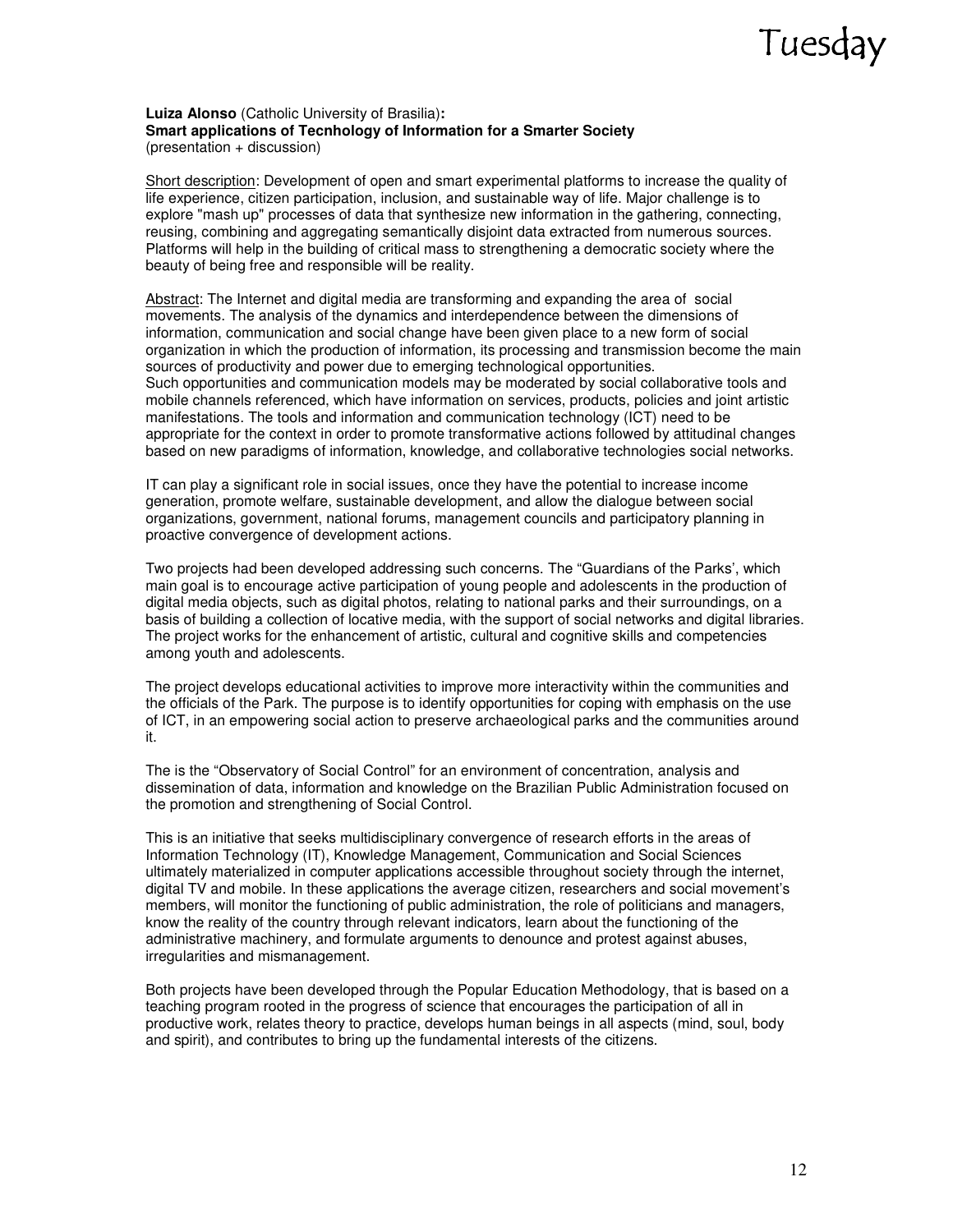**Evgeny Patarakin, & Vasiliy Burov** (WikiVote!) **Way to Harmony:** С**o-editing the Future**  (presentation, sharing of experience)

Short description: This presentation will be devoted to changing practices from the individual descriptions of the objects of present and past now to the collaborative construction of the future links later. This will lead to a discussion of how we might design tools and environments that will support collaborative editing of documents that govern our future.

Abstract: Designing new tools is the most effective way to influence people's behavior. We believe that society is changing towards more open and direct participation of people in development and an adjustment of the rules that govern our present and our immediate future. People need tools that will support and enhance their participation in the formation of such rules - in professional regulations (professional standards), in the area of legislative acts (law-making), in developing joint concepts of the future (foresights). Design tools that support the massive creation and editing of professional standards, laws and foresights, will make our future more "co-created and co-edited" and therefore be more harmonious.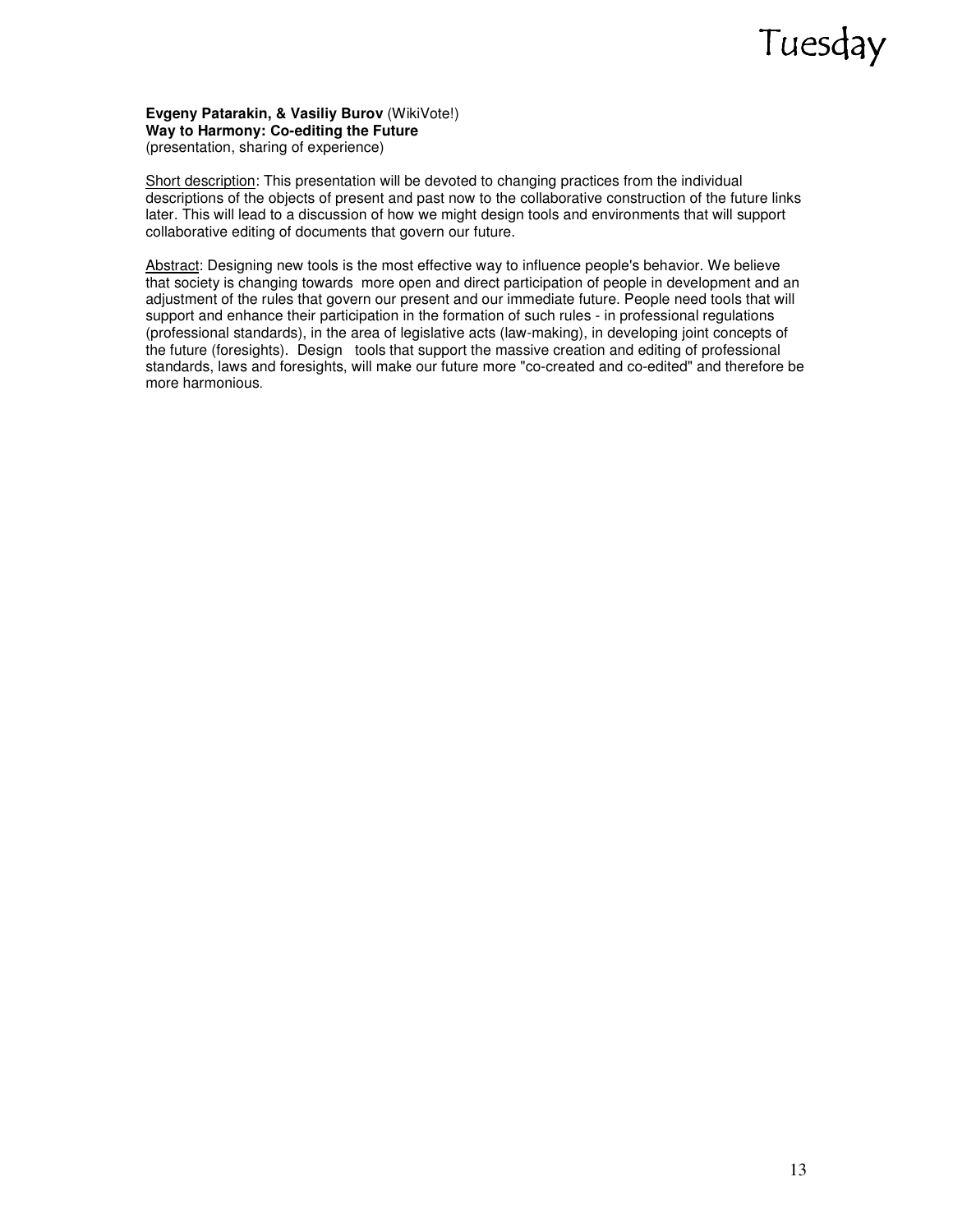**James Lees** (University of the Western Cape) **The Pedagogy of HIV: Beauty, Truth and the Road to Harmony in South Africa**  (uninterrupted, completely interactive, two-hour session that requires each participant to feel and to engage in the journey, followed by 30 minutes of discussion) Required: projection equipment and a good sound system for music videos.

Short description: This session is an innovative approach to HIV education in a nation still struggling with the personal and social wounds of a violent past. It challenges the status quo of education and of HIV response through a very personal emotional journey guided by seven music videos.

Abstract: The dominant story of HIV has changed little in the three decades of the epidemic. Public Health discourses continue to disguise HIV training as educational endeavours while theories of teaching and learning remain counter posed to the way HIV is addressed in most South African schools. Emotion, a key ingredient of successful learning, has been improperly used with the result of young and old people distancing themselves from the disease, its effects and, concomitantly, its prevention and treatment. Meanwhile, the epidemic carries on with 1,000 new infections and 1,000 deaths each day and is itself a powerful expression of the personal and social disharmonies that have yet to be healed in the New South Africa. This experiential 'lecture' uses the beauty of music to access participant's emotional beings as it challenges everyone present to re-think and re-feel HIV, themselves, the epidemic and their relationship to it. Emotion itself has a troubled history in a land where a long history of violent trauma has wounded some people's ability to feel. It undermined empathy in many – a key necessity for any society to successfully address the challenge of HIV. South African university students and community members who have experienced the session report feeling changed in how they see and feel about themselves and how they see their own ways forward in post-trauma society still grappling with multiple challenges to being.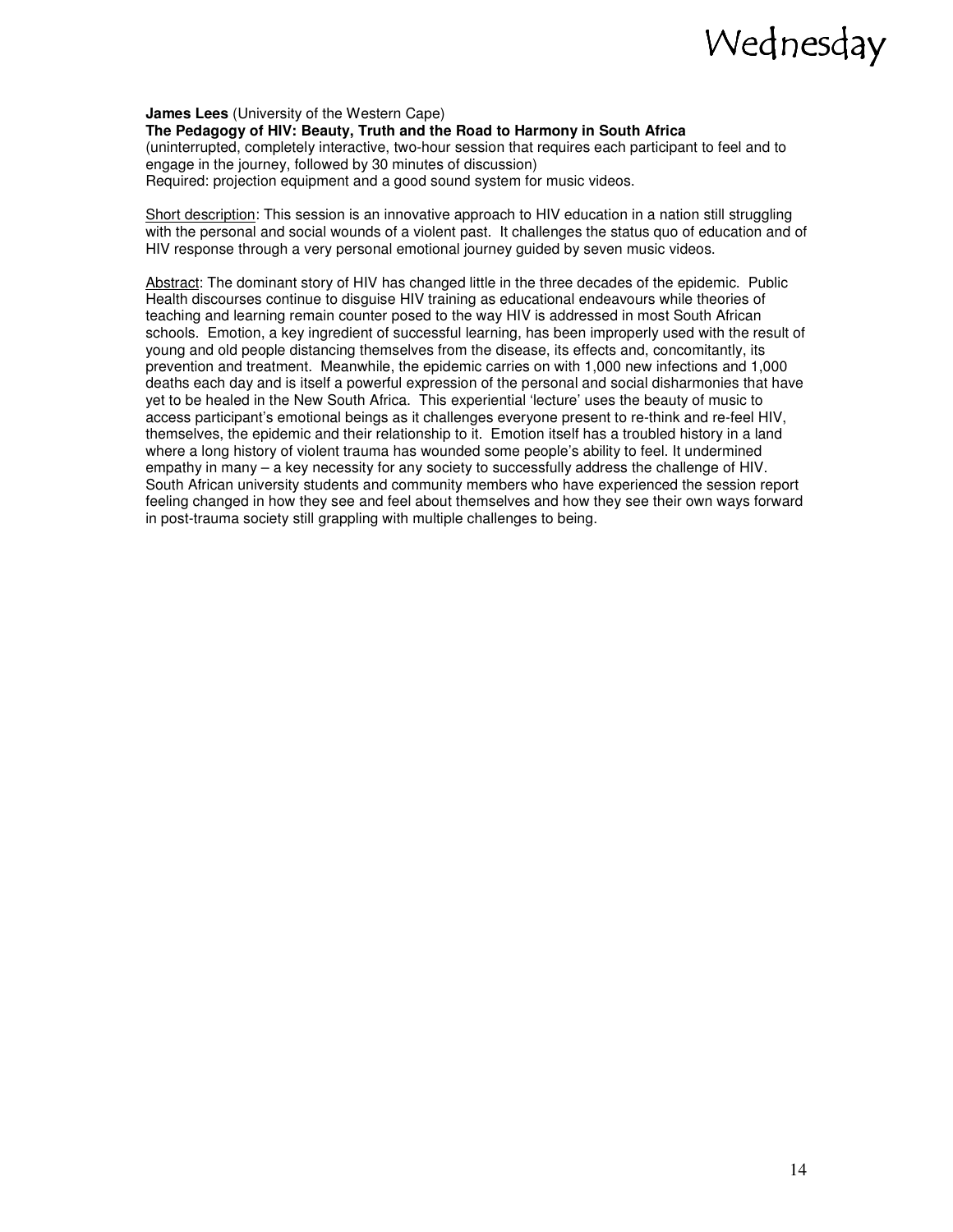**Martin Gardiner** (Brown University) **Music, creation, harmony, beauty and learning**  (talk followed by discussion)

Short description: There is growing evidence that music skill learning exercises and helps develop ways of using the mind of great value beyond their value to music alone. Here I add discussion of impact of music skill learning on skills at creation, and in particular, creation that involves harmony and beauty. Relationships to creation, harmony and beauty are central to why we love music, and also to its broader human potential.

Abstract: This talk and associated workshop proposes to continue the development of two interrelated themes which I have been exploring throughout my career, and most intensively in the last two decades. First, human development of music has more to tell us about ourselves than is yet widely acknowledged. Music has the potential to add further detail to our understanding of ourselves. Second, learning musical skill can affect us and in particular, affect our development of mental skill more deeply than is yet fully understood. Since music is widely loved and musical skill widely admired, there are potentially valuable practical implications of connections between musical and broader skill learning.

What accounts for the largely consistent human development of music throughout human history (Gardiner, 2003)? Not, I propose (2008), brain evolution specific to music. Rather, I will review my view of music as an especially fine example of evolved human inventiveness and mental adaptability that allowed us to exploit in a new way critical improvements in how we use our brain we evolved to support mental skill and learning that was central to our survival. Music, then, is seen as building on and helping to window and better understand very essential human capabilities. This view of music is supported by evidence of interconnections between musical and other types of mental skill learning that my colleagues and I (Gardiner et al, 1996; Gardiner, 2000, 2003, 2008, 2010a,b,c, 2012, 2013) and others have been exploring and documenting.

For example, the boost to learning of math arithmetic operations of addition and subtraction that relate to movement up and down the counting number sequence can be related to mental skill learning involving pitch and melody involving movement up and down the note sequences of the musical scale (Gardiner et al, 1996; Gardiner, 2000, 2008, 2010). Similarities in hierarchical structures of verbal and musical language can help to account for connections between skill learning in these skill domains (Gardiner, 2013). The extent to which musical experiences (Dewey, 1932) can induce and interact with emotion in ways similar to other aspects of human experience can help to explain the rich connections between music and emotion so central to its appeal (Gardiner, 2012).

I will now discuss some further examples connecting musical and broader skill learning. First, I will discuss an implication of a consistent observation in our and related research to date. Taking pleasure at listening to music is a necessary but not sufficient condition for developing broader connections between musical and other skill learning. To develop useful interactions between musical and other skill learning, the learner must also develop skills at actually producing music. I argue that the creational nature of musical acts is at the heart of this observation, and also central to the connections between musical and broader skill learning in the brain.

Music's use of harmony will then be discussed. Musical creations deeply exploit harmony both in more narrow and more general senses. Musical movements involving harmony are central to musical language. I will discuss broader implications of this observation for the use of harmony more generally in relation to mental skill.

Beauty will then be discussed as related to harmony but not identical to it. Here again our awareness of and attraction to beauty is important to the appeal of music and also to the broader impact it can have on us.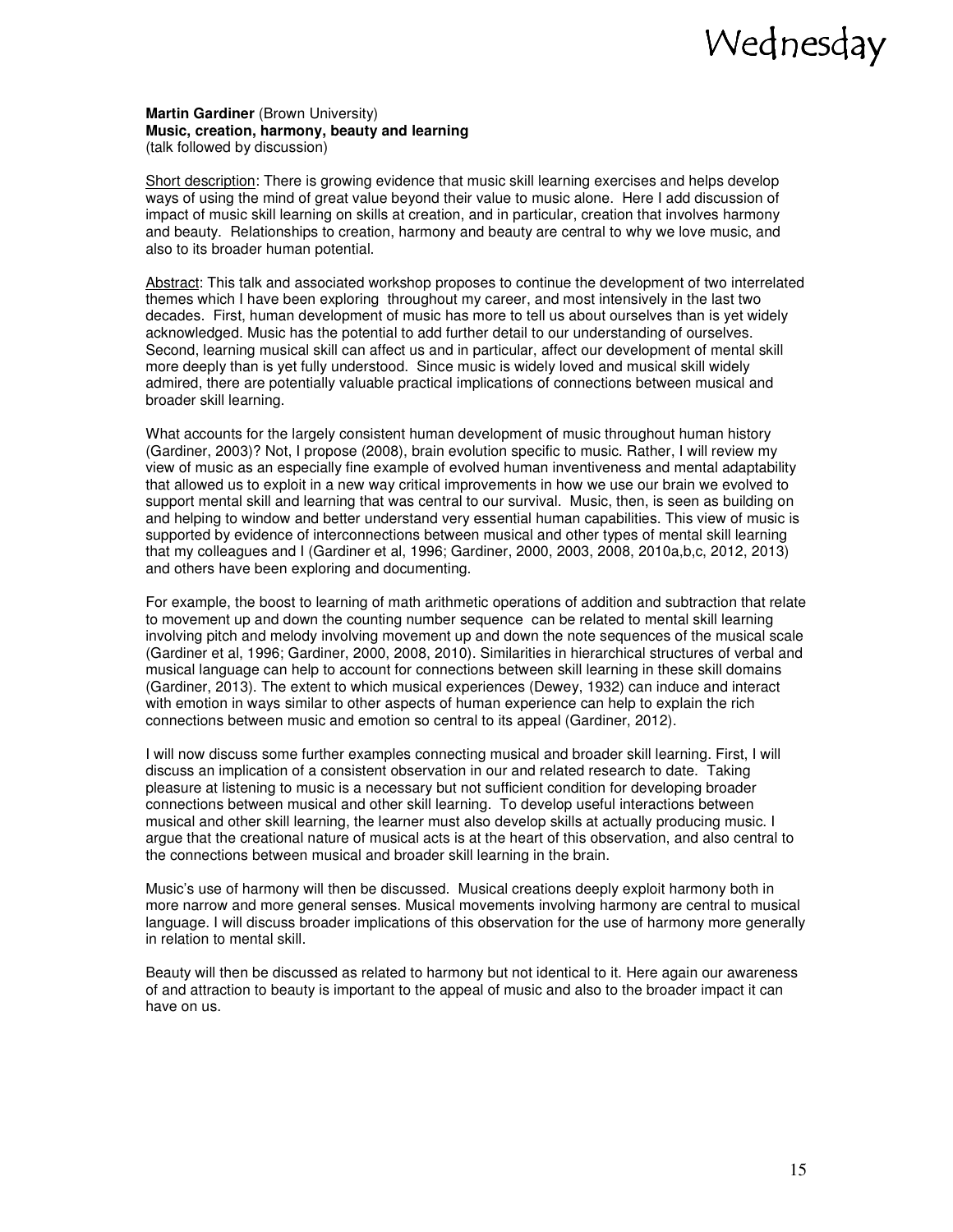**Martin de Wit** (Stellenbosch University) **Economics, Beauty and Harmony**  (presentation with discussion)

Short description: The field of economics is not primarily concerned with the concepts beauty and harmony. Economic theories on production, consumption, redistribution and sustainability all provide various explanations for human pursuit towards happiness, but the concept of beauty does not comfortably fit into these schemes. This begs a reassessment of a central philosophical concept that has traditionally been counted as one of the ultimate values in the field of economics. The promise the idea of beauty brings of greater awareness in a simultaneously wonderful and broken world is enticing to economic science that finds itself increasingly out of touch with reality.

Abstract: It seems as if human beings do prefer beauty above ugliness, harmony above disharmony. In economic culture, however, which can be typified as an emergent expression of our collective choice, beauty and harmony are not seen as primary outcomes. Even in more normative schools of thought beauty is seen at best as an intermediate quality in achieving life satisfaction or human happiness.

This raises several questions on how economics, beauty and harmony relate:

- How does economics relate to beauty and harmony?
- What are the focus areas of such relationships?
- Can these focus areas be explained from within economics thinking?
- What is the meaning of the results from economic thinking on these focus areas?
- What values are assumed in taking an economic view on the topics of beauty and harmony?
- Do such value choices have consequences for humans and the earth we live on?
- What are the implications of this analysis on our cognitive reflection on the scientific mind?

This contribution provides a reflection on these questions. We approach the question from what is actually *done* in the economic sciences, using an analysis of search terms in Google Scholar and Scopus. The relationships between human beauty and economic outcomes and between biophysical beauty and increased economic welfare are discussed and the instrumental focus of economic sciences highlighted. Reasons are sought for this state of affairs in a discussion of the philosophical underpinning of economic sciences. The paper concludes with a reflection on what the consequences may be for economic culture and humankind's ability to make wise decisions on utilising nature.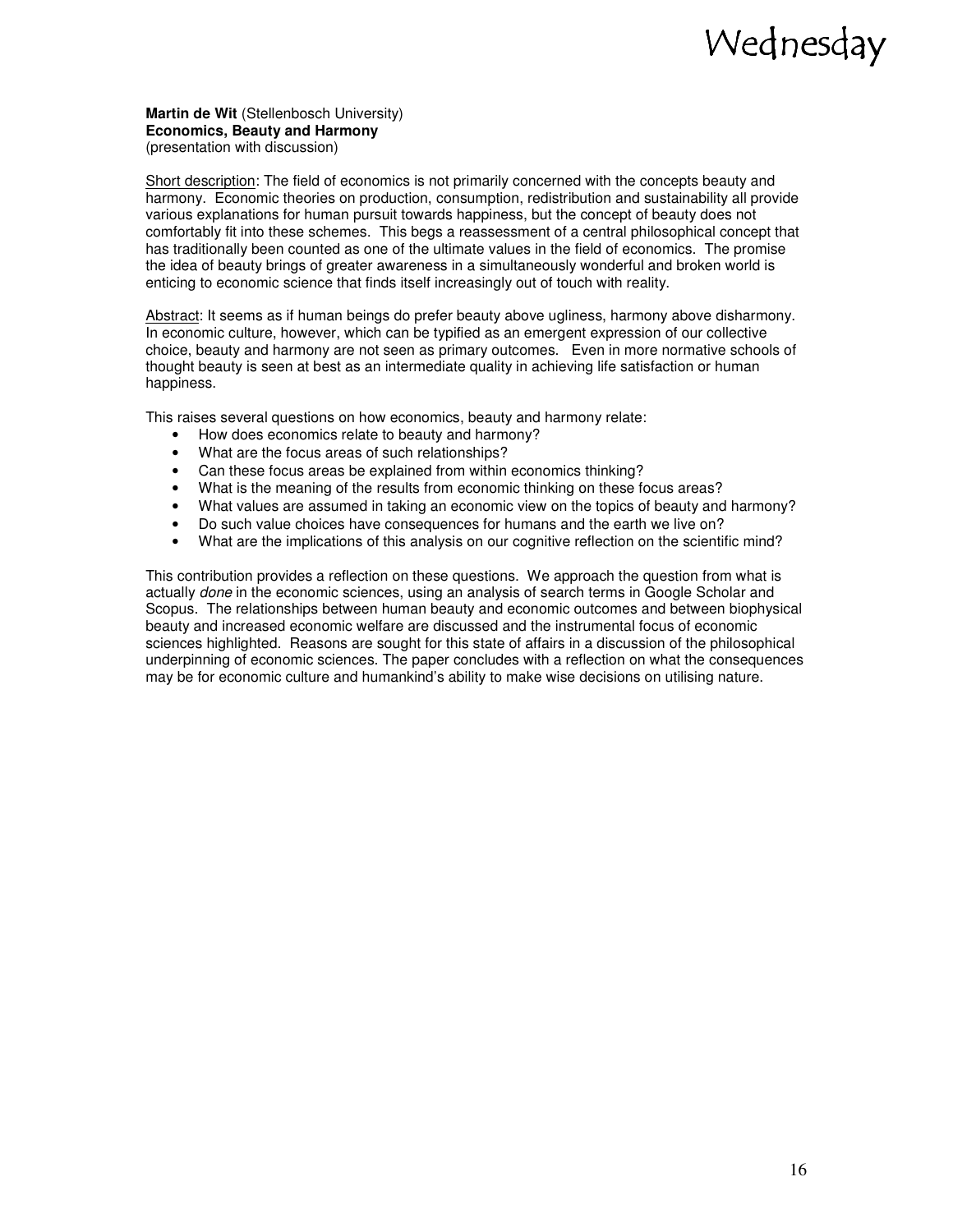**Paul Cobben** (Tilburg University) **Marx's Capital: Imbalance of values** 

(lecture + discussion)

Short description: Although Marx is known as a critic of bourgeois thinking, he strives after an ideal which is completely classical. Finally, he is, like Aristotle, interested in the unity of the true, the good and the beauty. This unity is an absolute one and is thematized in philosophy as the problem of the true substance. According to Marx, the true substance has to be conceived as the ideal society.

In the Capital, Marx analyses the capitalist society as an alienated one, i.e. as a society in which the untrue substance becomes valid. The untrue substance is capital, a social order in which not the human being, but rather money has become the central actor. Because this untrue substance manifests itself immediately as the commodity, the Capital is the systematic development of the commodity into the concrete totality of capitalism.

The lecture exposes how Marx's analysis of the commodity reveals capitalism as a society in which values are fundamentally in imbalance. The commodity has a duplicity in which capitalism's inability is reflected to balance the true and the good. In the duplicity of the commodity the conflict between autonomy and heteronomy is expressed. The critics of capitalism must show how the balance can be repaired. Therefore, Marx's project is in the tradition of Kant and Hegel.

#### Abstract:

Outline:

- For Marx the human being is a free being. In his freedom, however, he does not oppose nature. The human being is as free being at the same time a natural being. This especially means that he has an openness to the beauty of nature
- Criterion for beauty: the extent to which some-thing has a self, is a substance
- The ideal work of art: the sustainable society (or the substantial society)
- The ideal (sustainable) society was conceptualized by Aristotle as "good life", the unity of the true, the good and the beauty
- For Marx (and Hegel) the ideal (sustainable/ substantial) society cannot be separated from modern freedom: the freedom and equality of the French Revolution. Modern freedom presupposes that the individual is educated to freedom.
- Marx identifies the process of education with the development of division of labor. In the capitalist society the highest stage of labor division has been reached: the division between manual labor and intellectual labor.
- The capitalist market seems to exemplify the free relation to nature: the relation of the free persons to the commodities of the market
- Marx analyses the relation person/commodity from two points of view: the point of view of the market and the point of view of the production
- From the viewpoint of the market freedom appears as "abstract labor": the pretended openness to the natural things is rather the repression of the natural qualities of the thing. Exchange value (money) opposes the qualities of nature
- From the viewpoint of the production abstract labor appears as manual labor which opposes the intellectual labor which is objectified in the production apparatus
- Therefore, the autonomy of the capitalist market is revealed as heteronomy, the mechanical force of manual labor, which opposes the intellectual labor which is objectified in the production apparatus
- Fundamentally the separation between manual and intellectual labor in capitalism is the presupposition of a free relation to nature. Intellectual labor has required insight into nature (the presupposition of the true), but only appears in its objectified form; in the manual labor the human being is reduced to a thing (violation of the categorical imperative: the good). Overcoming the separation between manual and intellectual labor will realize real freedom and an aesthetic relation to nature

Although Marx's rejection of the free market is out-dated, he has formulated the criteria for a nonalienated society: the unification of manual and intellectual labor cannot one-sidedly be realized at the free market. Only when the free market presupposes a domain in which the good life is institutionalized (but, in contrast to Aristotle, mediated by the free market) freedom is not an abstraction from the determinations of nature (and, therefore, an alienated freedom), but a positive relation to nature: the aesthetic relation to a "second nature".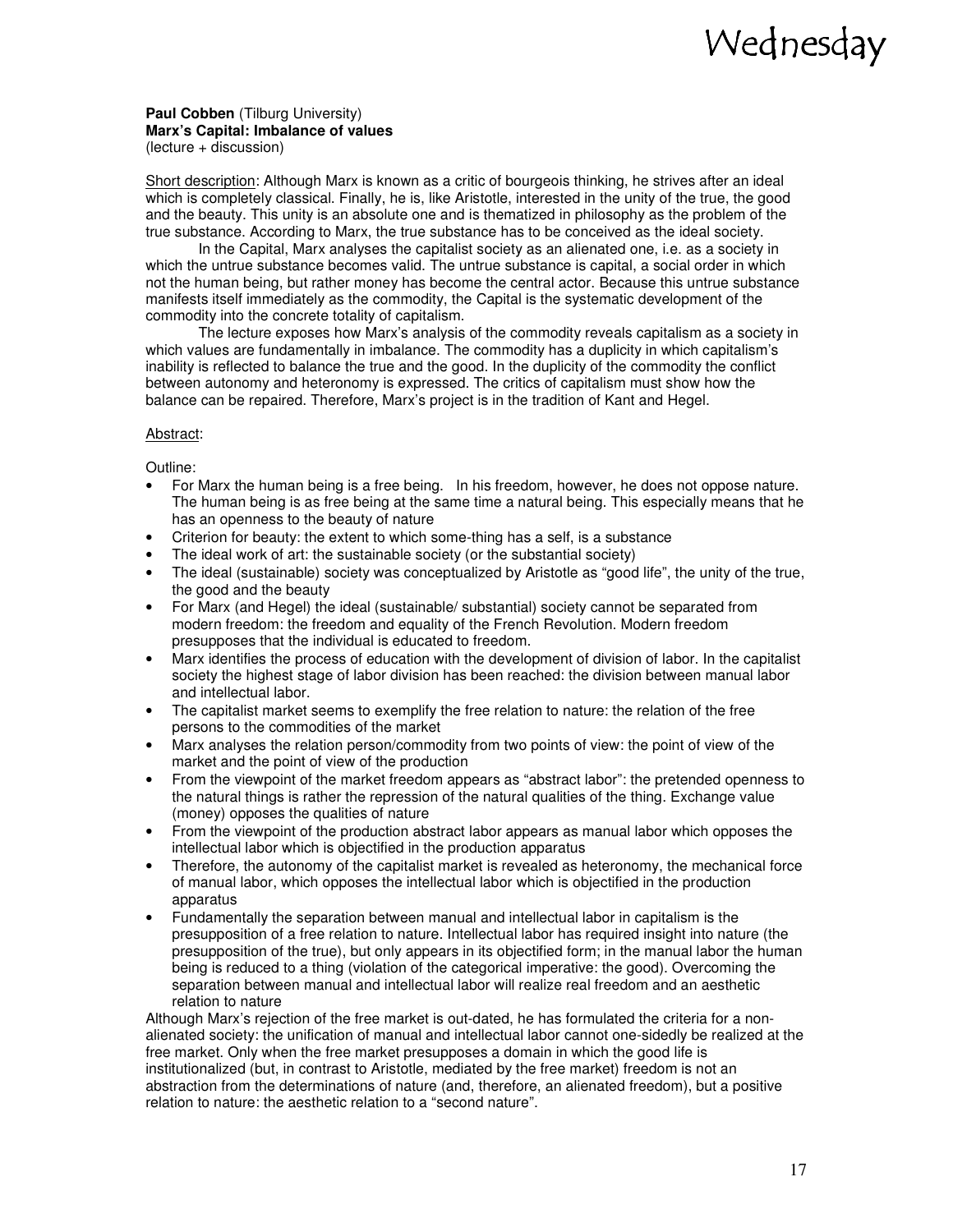#### **Binta Moustapha, Isah Aliyu Agaie, Bachir Moustapha, Zsolt Lipcsey** (B'da Best Concepts) **The splendour of nature and the beauty of science: Motivating Nigerian girls for science, technology, engineering and mathematics.**  (report; sharing of experience)

Short description: A short report on the three years activity (2010-2013) of B'da Best Concepts designed to motivate Nigerian Girls on the splendour of nature and the beauty of science.

Abstract: At age 16 and in the final year of my high school, I was intrigued at the beauty of science and the splendor of nature when, as the President of the Junior Engineering Technology and Scientists Club (JETS) of my school, I lead a pack of girls, under the supervision of my chemistry teacher Mr. B.I. Abdullahi, to present an exhibition on the local methods of purifying water, which at the end of the event won the competition at the state level. That event in 1996 kindled an interest in me to pursue a career in science and motivate others to tow the same line.

After my tertiary education I was appointed as a basic science teacher on completion of my tertiary education. It was in the course of my teaching career that I observed the abstraction with which science, technology and mathematical (STEM) subjects were being taught in my country, Nigeria, discouraged students from pursuing careers in Science, Technology and Mathematics (STEM) based courses. Several data and research done on the problems of science education also confirmed this observation notable amongst which is the one published by the World Bank in 2003. It stated that "the African continent has 83 scientists and engineers per (1) million compared to 223 per million in North America, 540 in other developed Countries,783 in Asia and just 12 scientists per (1) million persons in Nigeria."

Therefore, in response to the clarion call during Nigeria's 50th independence anniversary, B'da Best Concepts was established with the primary objective of rekindling the interest of young girls in mathematics, science and technology. The team is made up of competent resource persons who are committed to developing the interest of the girl child in STEM using science fairs, exhibitions, summer camps, career fairs, educational tours and excursions as means of attaining its set objectives.

Thank you for your attention, I look forward to your audience during the presentation.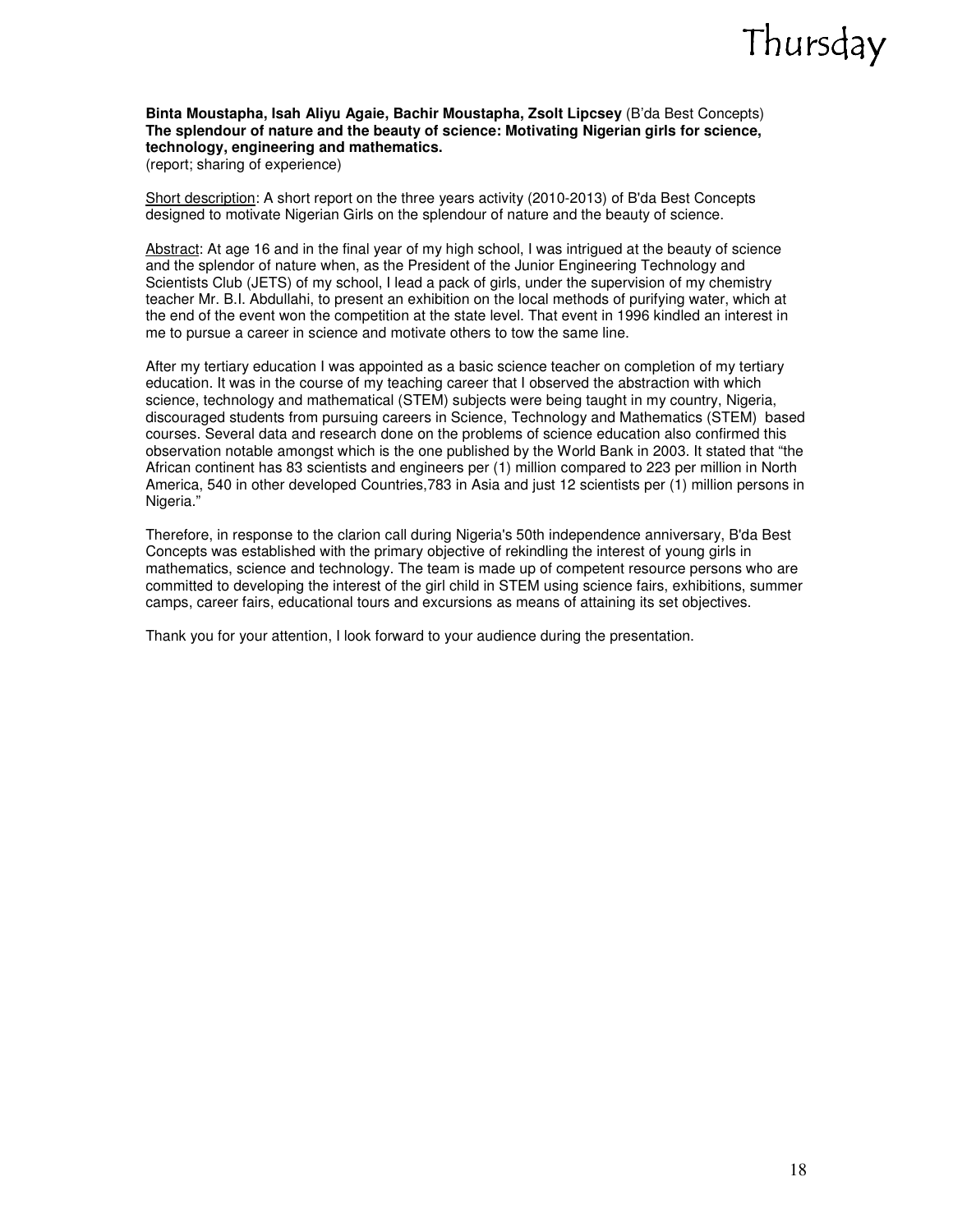#### Paul Webb (Nelson Mandela Metropolitan University) **Scientific literacy, beautiful arts, and the harmonious transfer of learning**  (short presentation followed by discussion)

Short description: Generally there has been very little support in the psychological literature for transfer of learning but recent studies on short term memory and music education, as well as the findings of a number of South African studies on promoting scientific literacy, suggest that transfer does take place. It seems that what is now required is further research into which cognitive activities act on one another to produce beneficial effects, how they interact, and how they can be explained.

Abstract: Generally there has been very little support in the psychological literature for transfer of learning. However, Jaeggi, et al. (2008) and Gardiner (2000) suggest that transfer does take place and the findings of a number of South African studies on promoting scientific literacy also suggest that transfer of learning may take place when using certain approaches to learning science.

Gardiner (2000), while shying away from explicitly attributing it to transfer, has related learning music with improved achievement in mathematics, and Jaeggi, Buschkuehl, Jonides and Perrig (2008) explicitly allude to transfer of learning when using working memory exercises to unrelated problem solving (Raven's test scores). Examples which may also be possibly attributed to transfer from using literacy-based science education strategies to general literacy and numeracy (Amaral, Garrison & Klentschy, 2002; Cervetti, Pearson, Bravo & Barber, 2006; Romance & Vitale, 2006; Sepeng, 2011; Webb & Mayaba, 2008) and generic problem solving as evidenced by scores on Raven's tests (Mercer, et al., 1999; Villanueva, 2010; Webb, 2010; Webb & Treagust, 2006). There are also studies which indicate that no transfer takes place. As such, questions of interest are - what activities and conditions do promote transfer? What does this mean in terms of cognition and learning? What are the relationships we need to consider? How do we explain them? and how do we maximize them?

Attempts to explain cross disciplinary (domain) learning have been made in terms of working memory (Jaeggi, et al., 2008) and mental stretching via music (Gardiner, 2000). It seems that what is now required in terms of science education is further research into which cognitive activities act on one another harmoniously to produce beneficial effects, how they interact, and how they can be explained.

Possibilities are research studies which include:

(i) Aspects already highlighted in the science education literature such as exploratory talk, argumentation, reading, writing, doing inquiry, etc.

(ii) Further examination of the effects of using multiple representations, differing modalities, spatial visualization techniques, technology, etc., across domains.

(iii) Interrogation of the effects on science learning (and vice versa) of arts based activities such as learning music, participating in drama, drawing, and other previously unexamined areas where harmonious cognitive relationships may be mooted,.

It is possible that such investigations could generate harmonious, well-argued and supported explanations of the interrelatedness of science and beauty which will assist the design and planning of better curricula and science related activities. In doing so we may be able to more successfully stretch our learners' intelligences, both crystallized and fluid.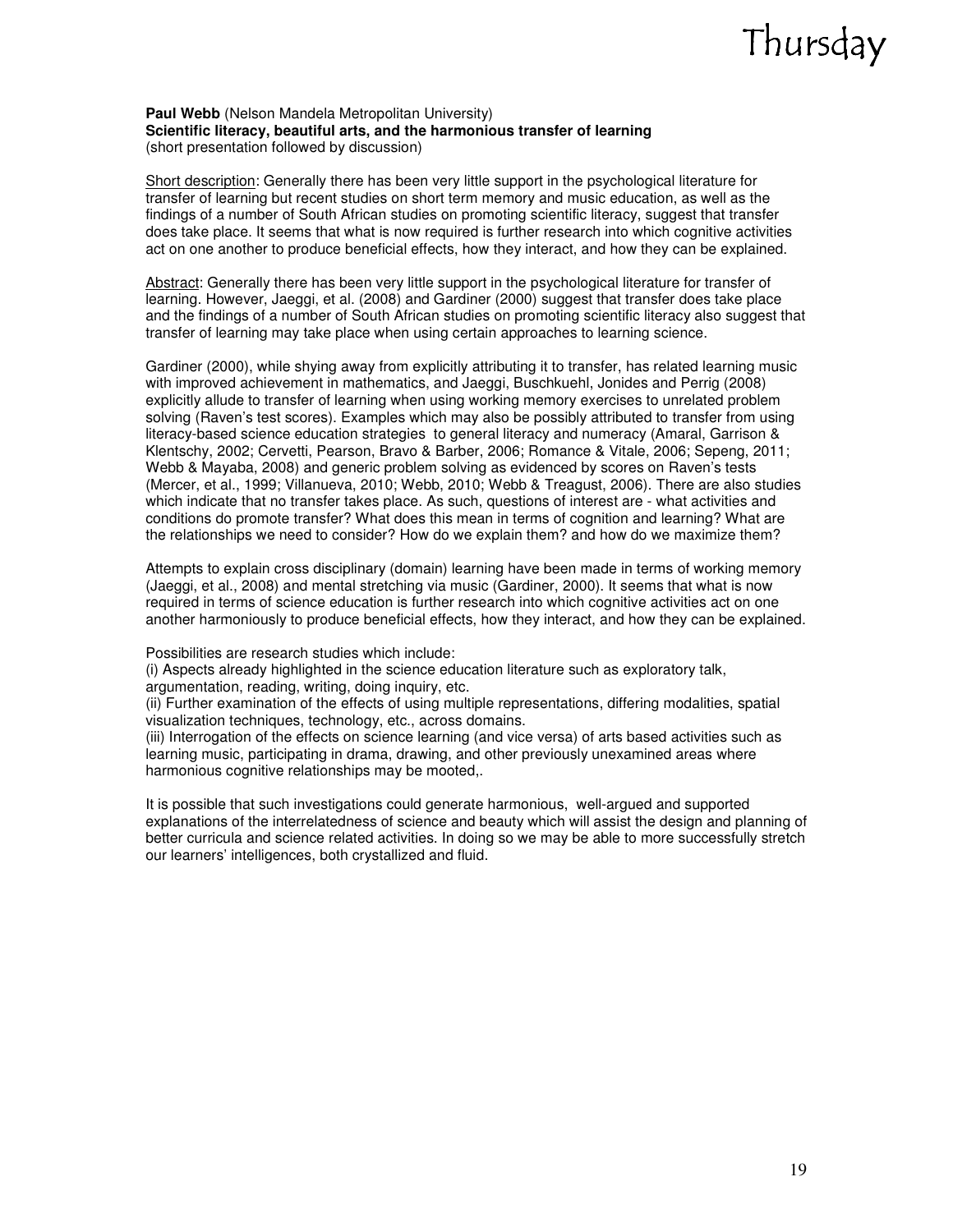**Lê Nguyên Hoang** (Science for All): **The Importance of Popular Science**  (short presentation + discussion)

Short description: A major driving force of researchers in science is their passion for what they're working on. Similarly, for the development of science and the construction of the scientific mind, I believe that it is crucial that people learn science, not because it will provide them diplomas to obtain better jobs, but because they enjoy it. In this activity, I plan on stressing the crucial role of science popularization and debating on how to encourage it.

Abstract: Science and mathematics are nowadays too often associated with complex formulas and difficult exams. Because of this, many students, even great ones, eventually turn their back once they are done with schools. I believe that this represents an enormous loss for societies for the following reasons.

First, this phenomenon affects the image of science. Too often, the phrase "I never understood mathematics" is said without any regret, as if mathematics were some useless topic which only concerns a few mathematicians. Instead, if parents discussed some of the numerous great ideas of mathematics along with the latest Hollywood blockbuster, children could be made much more passionate by science. This passion would help them as they struggle much more to understand mathematical concepts.

Second, periods of crisis like the current one lead politicians to suggest cuts in scientific fundings. Yet, such cuts would be a huge setback to science, which is the main driving force of innovation and economics. To avoid these cuts, it is crucial for science to be much better communicated and to have people changing their image of science.

Third, as research becomes more and more diverse and specified, fields of science become more and more matters of experts. This means that articles are quite often unreadable by non-experts. This is a huge hurdle to the development of science which requires interdisciplinarity. Interdisciplinarity demands a partial but overall understanding of each field involved, which can only be achieved through popular science.

In this activity, I plan on stressing even more these reasons why popular science has to be improved. As well, I want to talk about what I'm doing as a popular science blogger on www.Science4All.org, and how to incentivize people to start writing popular science.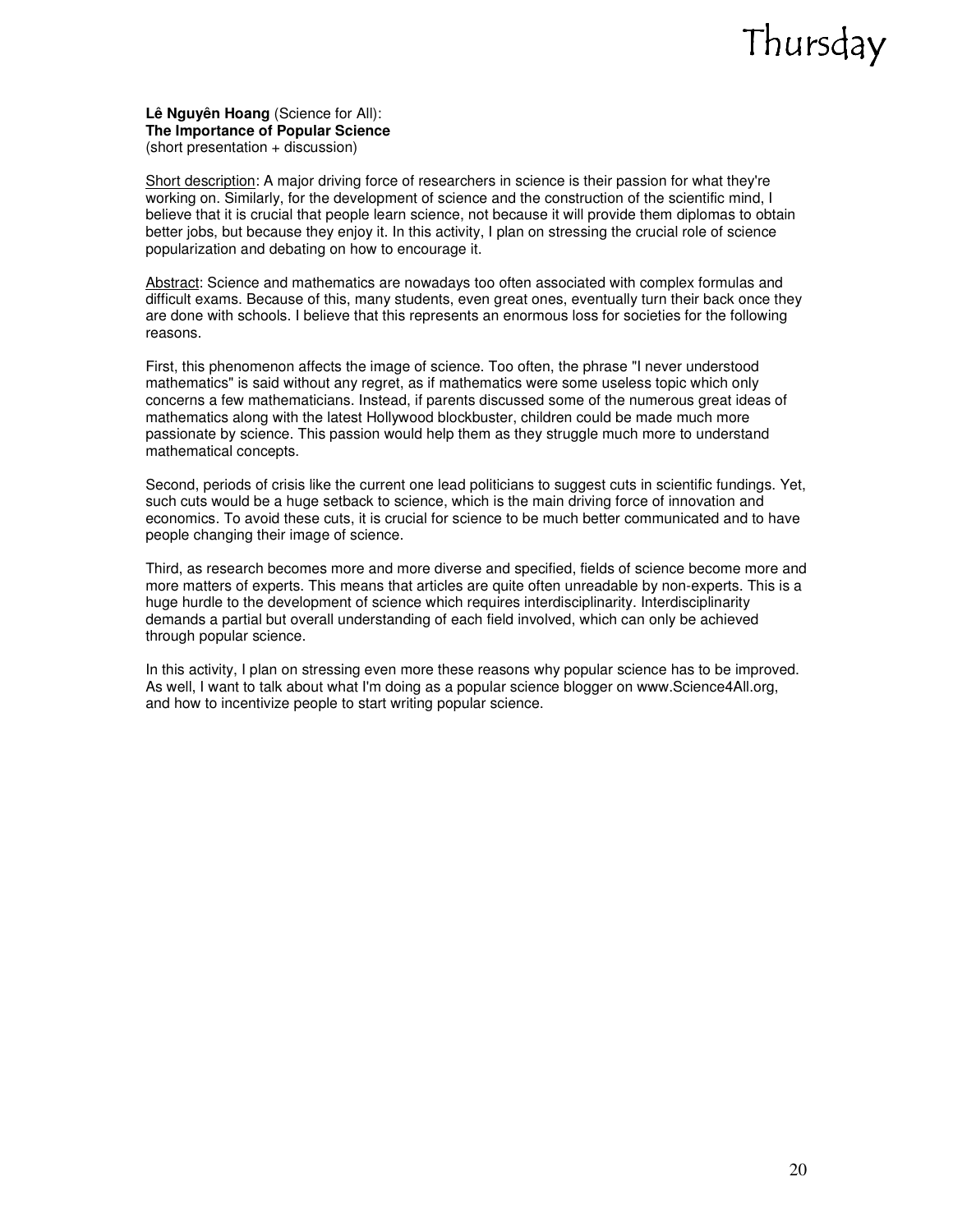**Hala Osman** (independent researcher) **Incidental Learning: The Story of Cairo's Graffiti Scene**  (presentation + discussion)

#### Short description: To be provided

Abstract: Following the Egyptian revolution in January of 2011, people's sense and use of public spaces expanded in different ways, especially when it came to art and expression. Artists much like protestors, burst out into the streets to engage people in a conversation of many dimensions with the material they articulated and continue to articulate publicly. The street proved to be 'as public as public gets' and the level of expression found in the street was unprecedented when compared to other spaces. Graffiti continues to grow, more walls are being covered with murals and stencil prints, more names appear here and there signaling the presence of a new artist and with it transforming the streets of Cairo and other Egyptian cities into animated environments of communication and, along with that, making them wider spaces for learning.

Incidental education or learning in contemporary society takes on a different form than that in the village or the "medieval town" according to Ivan Illich (Deschooling Society. 2002. London; Maryon Boyars: p.22) The difference lies in the distinction that in the 'medieval town' education was unplanned and lifelong whereas in a modern society it is planned and isolated in the modern classroom, operating in the same way that other 'specialized' institutions in society function. The revival of incidental learning means that "we must find more ways to learn and teach: the educational quality of all institutions (which) must increase again." (2002: p.23) Although a more holistic approach to learning, Illich recognizes that it is at the same time a threat to the autonomy of the individual because of the possibility of it becoming a full-time method of instruction and manipulation by competing forces trying to take over minds leaving no room for "critical independence." However, the optimism for the idea lies in the possibility moving away from a society that functions on values; and devalues education on the basis of "certificates" where individuals "gain courage to 'talk back' and thereby control and instruct the institutions in which they participate." (2002: p.23) Illich proposes that "Effective participation in the politics of a street, a workplace, the library, a news program, or a hospital is therefore the best measuring stick to evaluate their level as educational institutions." (2002: p.23) This latter point is what Egyptian streets have been witnessing since the outset of the revolution in 2011. Since the end of 2011 I have been tracking graffiti in Cairo and recently also in Alexandria in an attempt to follow and make sense of the changes in the general consciousness and imagination of Egyptians. Street walls offer an insight into the latter as they have gradually transformed into platforms of communication that are a part of an alternative media that was born out of a moment when 'talking back' was recognized as an essential tool to engage with the society at large.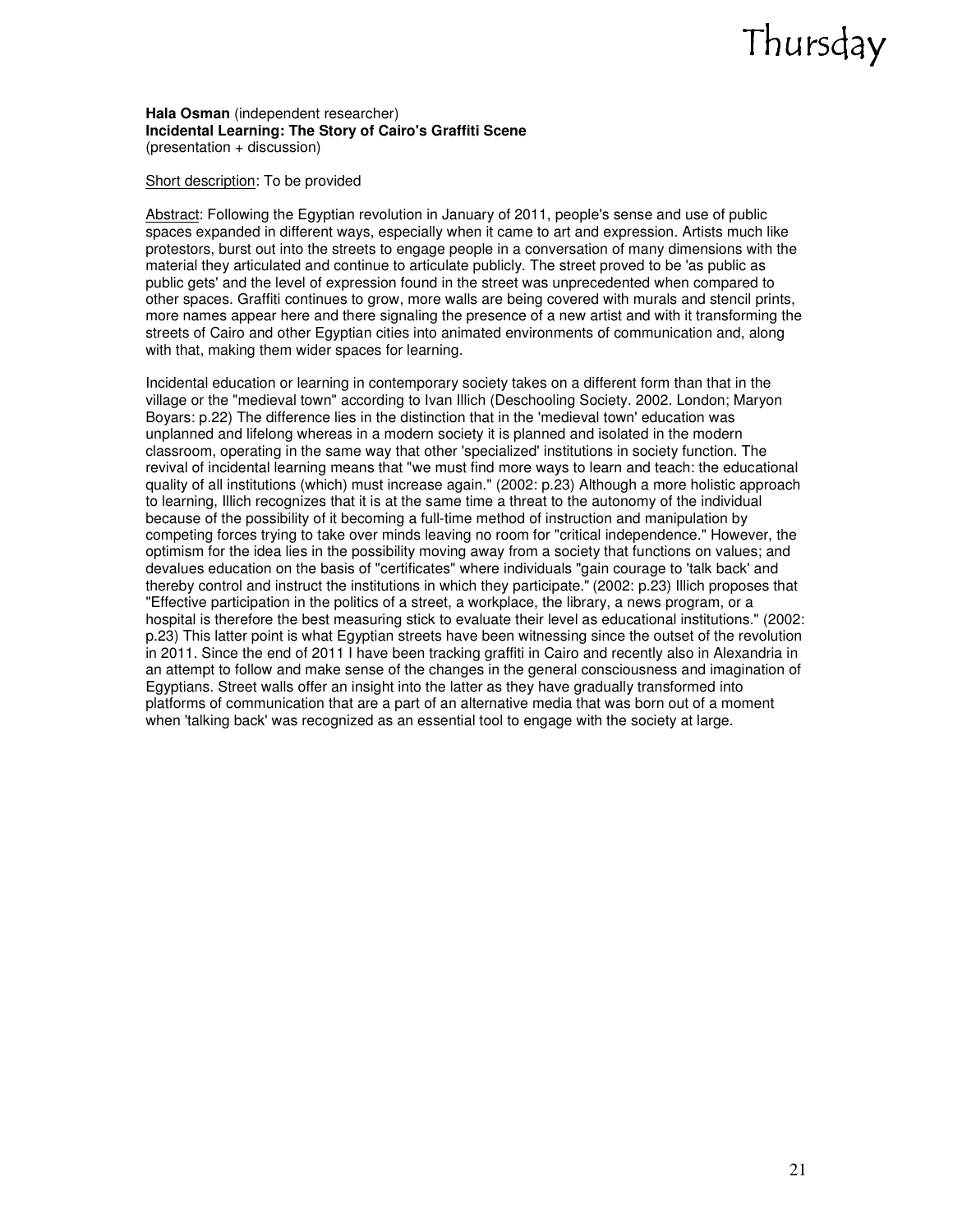#### **Marten de Vries, & Jaap Swart** (Mind Venture International) **Reaching Many: Social harmony and media, co-creating the scientific mind in the public domain**

(talk + discussion)

Short description: If the scientific mind is to be an asset for future social development, the use of interactive media communication and the arts will be essential to achieve such a "co-creation" between scientific rationality and pre-existing, grass roots knowledge in a facilitory context of social harmony. We aim to discuss the contribution media can make (or not) in achieving beauty, social harmony in the service of the public's scientific mind using MVI media concepts and social productions.

Abstract: Is the scientific mind an essential component for future social development? We propose that to achieve a public scientific mind set, the use of interactive media communication and the arts will be essential in order to reach larger segments of the public. The scientific mind at best would be a "co-creation" between scientific rationality and pre-existing, grass roots knowledge and cultural experience. A prerequisite for this process is social harmony, particularly at a time of high social liquidity, where social engagement is increasingly relevant for understanding and ordering the constant stream of new information and stress of inter-cultural contact.

MVI builds on mental health and psycho-social science and employs attractive, engaging media arts and products (beauty?) in order to capture the essence of what a population is faced with or concerned about. It is an effort to "co-create" the conditions where people can find each other, discuss and act on issues and feelings important to them. We postulate form data and support it with experience, belief and trust, that if people communicate about shared issues in an ongoing community setting, that such a social discourse will lead, not only to proven outcomes such as feelings of support, pro-active self-confidence and less mental health problems, but also to social cohesion and social harmony. Social harmony leads to the freeing of the mind and improved well-being: a precondition, not only for the scientific mind, but also for social and individual action as well as perhaps the experience of beauty. Our exploration involves the forging of an alliance between media, science and people in the service of the facilitating condition of social harmony.

We therefore propose that science, in our case, (mental/neuro-health and social science) and technology (mixed-media) have a profound role to play in creating social harmony and wellbeing through the mechanism of producing "beauty" or attractive media that facilitates existential and social reflection. A managed form of media linked to "bottom-up" experience can be a place where people re-find themselves and interact, a place where security not anxiety is fostered, a place of both renewable resources and grounded in sustained references to the past. Formats that link grass-roots information to new information, facilitates knowledge building, decreasing anxiety and apathy while stimulating secure social interactions, the basis of sustainability mind sets.

Our presentation explores the contribution media can make (or not) in achieving beauty, social harmony in service of the public's scientific mind using MVI media concepts and social productions.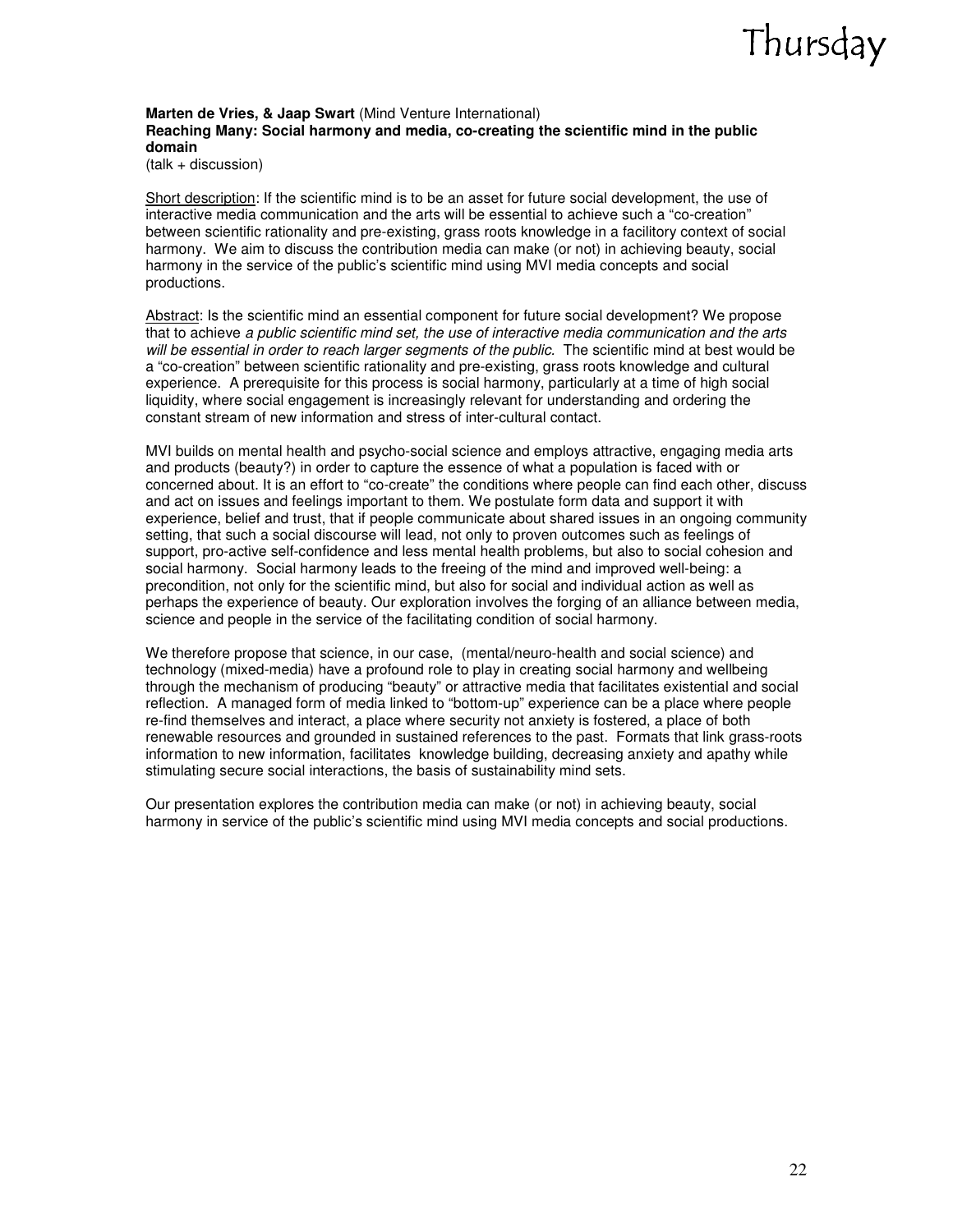#### **Narumon Rodniam** (Institute of Physical Education, Chumphon Campus) **'Out of Thinking': The art of seeing the truth for promoting the scientific mind**  (presentation, sharing of experience)

Short description: An obstacle of learning development is bias or prejudice, which occurs because we normally use our thinking based on previous knowledge and experiences in our memory for perceiving what we are seeing. As a result, our perception on the fact becomes biased, and our learning development is limited. This talk presents findings from applying the principle of mindfulness and a technique called "Reset to Setting" according to teachings of Buddhism as obtained from a training program.

Abstract: These days, 'scientific mind' is recognized as an important property of a human being required for one's learning development in the 21th century. My friends and I in the Geemanom group (also known as the Reset to Setting group) are members of the learning group that came across each other by chance, but that was not totally accidently. We, who were from various professions, met each other because each of us had a purpose to develop one's learning and to solve one's problems. We have been cordially guided and advised for our continually developed learning by Master Paiboon Thitadhammo. Gradually and incrementally, Master Paiboon helps us adapt Buddhist teachings as guidelines for our learning development and for the prosperity of our living.

Principle Getting out of thinking and seeing things as they are is a technique to achieve mindfulness by trying to be at present all the time by sensing one's body. A recommended approach is to observe a certain part in our body where we can sense most clearly. This approach should be practiced frequently in order to be skilled and see continuity of the mindfulness. In addition, for keeping our mind at a normal state, we use a technique called "Reset to Setting". That means whenever our mind falls anywhere, whether it falls into a good thought or a bad thought, we should be hurry in leaving that thought. It may be acceptable to let the mind stay in a good thought for some time. However, in case of being in a bad thought, we should get the mind out of that thought as quick as possible.

Operation Our learning process was operated by containing both theoretical and practical sections. The operation of learning was conducted in an informal manner. The learning process included both face-to-face learning and online learning. It emphasized on activities that encouraged reflections of team members based on their practice. A team leader, who was more experienced, provided support and advice continuously.

Results of the operation We came to a conclusion that the technique of "out-of-thinking" by means of resetting the mind to get back to observe the feeling at a certain part of the body was very helpful in freeing the mind from thinking. The practitioners realized that the more frequent they practiced the freer their mind was from problems. The mind then saw problems as what they really were. Subsequently, a variety of solutions to the problems would be revealed. In conclusion, our team members agreed that trying to get out of thinking and setting the mind to sense the body is an effective approach for making a better life, solving accumulated problems, and improving physical health.

Solutions for applying the research results We would like to expand our technique of 'Resetting to Setting' or Mindfulness to become a learning strategy that can be utilized in all fields of knowledge. The strategy should be integrated into teaching and learning of all subjects. We also plan to operate a new course entitled "Researching oneself for developing one's life". The course will allow learners to have full freedom in their learning. Research methodology will be adopted as a means to help them learn about themselves.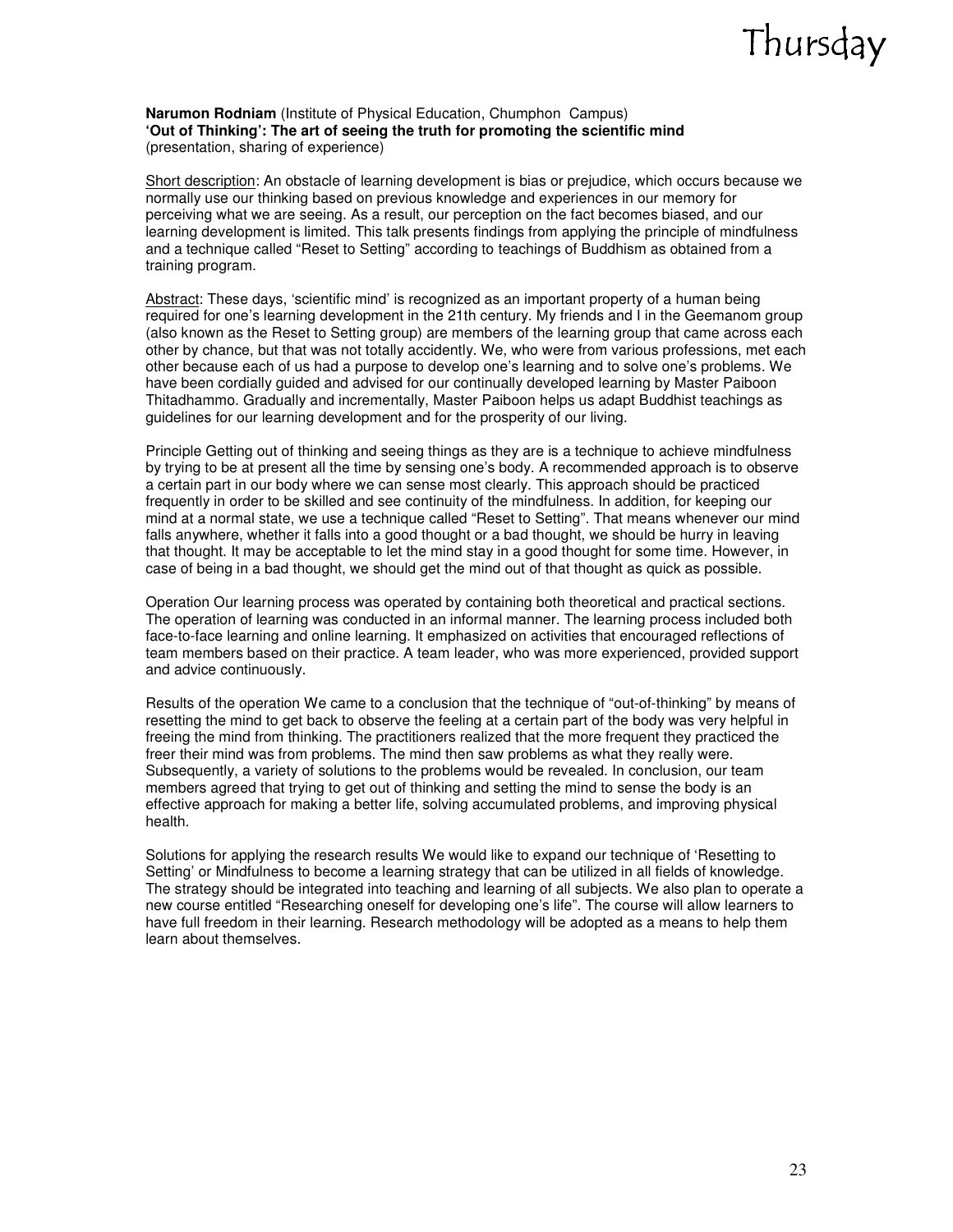#### **Carlo Fabricatore** (University of Worcester)**, & Ximena López** (Initium) **The Complex Game of Education**  (seminar)

Short description: "The Complex Game of Education" explores the development of a study programme informed by complexity science and game research, and its impacts on student engagement and the broader educational system within which the programme was run. The lens of complexity science provides perspectives important to deal with interwoven challenges and constraints common in formal education systems. The lens of game research allows understanding conditions facilitating motivation and engagement in challenging activities pivoting around meaningful learning.

Abstract: "The Complex Game of Education" is the account of a journey into learning and (higher) education, explored through the lens of complexity and gaming. This journey began in 2010, when the authors engaged in the development of a Baccalaureate in Science (BSc) in Computer Game Design and Development (CGDD) at the University of Worcester (UK). The BSc had to be developed and delivered in a challenging scenario characterized by often conflictive aims. The context of development and delivery of the CGDD BSc was a complex system defined by interwoven challenges originated by non-fully predictable nor controllable factors, and by the need of facilitating learning through engaging experiences regardless of significant contextual constraints.

This motivated the authors to leverage the conceptual frameworks of complexity and gaming to explore, make sense of and cope with such complex scenario. Based on these perspectives, the CGDD BSc was designed to engage students in learning experiences pivoting around team projects set in authentic scenarios. These projects required students to interact with real-world stakeholders, framing and integrating learning activities crafted to offer an appropriate mix of challenges, opportunities for the development of mastery, and related rewards. The learning activities were designed to foster student self-organization, support student heterogeneity, and facilitate the interplay between collective and individual learning. Activities focused students on the importance of learning for their development at an individual and collective level, and to achieve something relevant for their 'community'.

Data gathered over two years show the positive impacts of the BSc activities in terms of student achievements, motivation, engagement and development. Students demonstrated to be able to learn to cope with uncertainty and changing contextual conditions and constraints, appreciating the value of collaborative activities and working on meaningful issues in meaningful contexts, in terms of both personal development and motivation. The BSc has also demonstrated that study programs can actually be a good opportunity to integrate and benefit both society and academia.

The CGDD BSc has been successfully conceived and developed as a program somewhat atypical if compared to other, more traditional courses delivered within and outside the University of Worcester. And the results have so far been atypical as well. These "atypicalities" made the development and delivery of the program a significant challenge in itself, considering that the program had to fit within a framework of "typical" constraints and requirements (e.g. institutional quality assurance procedures and standards; resource allocation strategies; etc.). Thus, from inception the CGDD BSc was a "game within the game", requiring the educators involved in the program to be at the same time "game designers", to architect the framework for the student experience (the "inner game"), and "game players", to cope with the context conditioning the development of the program (the "outer game"). In turn, the outcomes of the "inner game" generated perturbations eventually driving changes in the "outer game".

The seminar "The Complex Game of Learning" will highlight salient elements of the educational approaches underlying the CGDD BSc (i.e. the core mechanics of the "inner game"), presenting and discussing some of the most interesting outcomes of the program. Furthermore, the session will discuss the main challenges and approaches to playing the "outer game", and some key elements of the interplay between the "inner game" and the "outer game", and its consequences.

A more extended version of this proposal by Carlo Fabricatore and Ximena López is available at http://www.learndev.org/dl/BtSM2013/FabricatoreLopezExtended.pdf.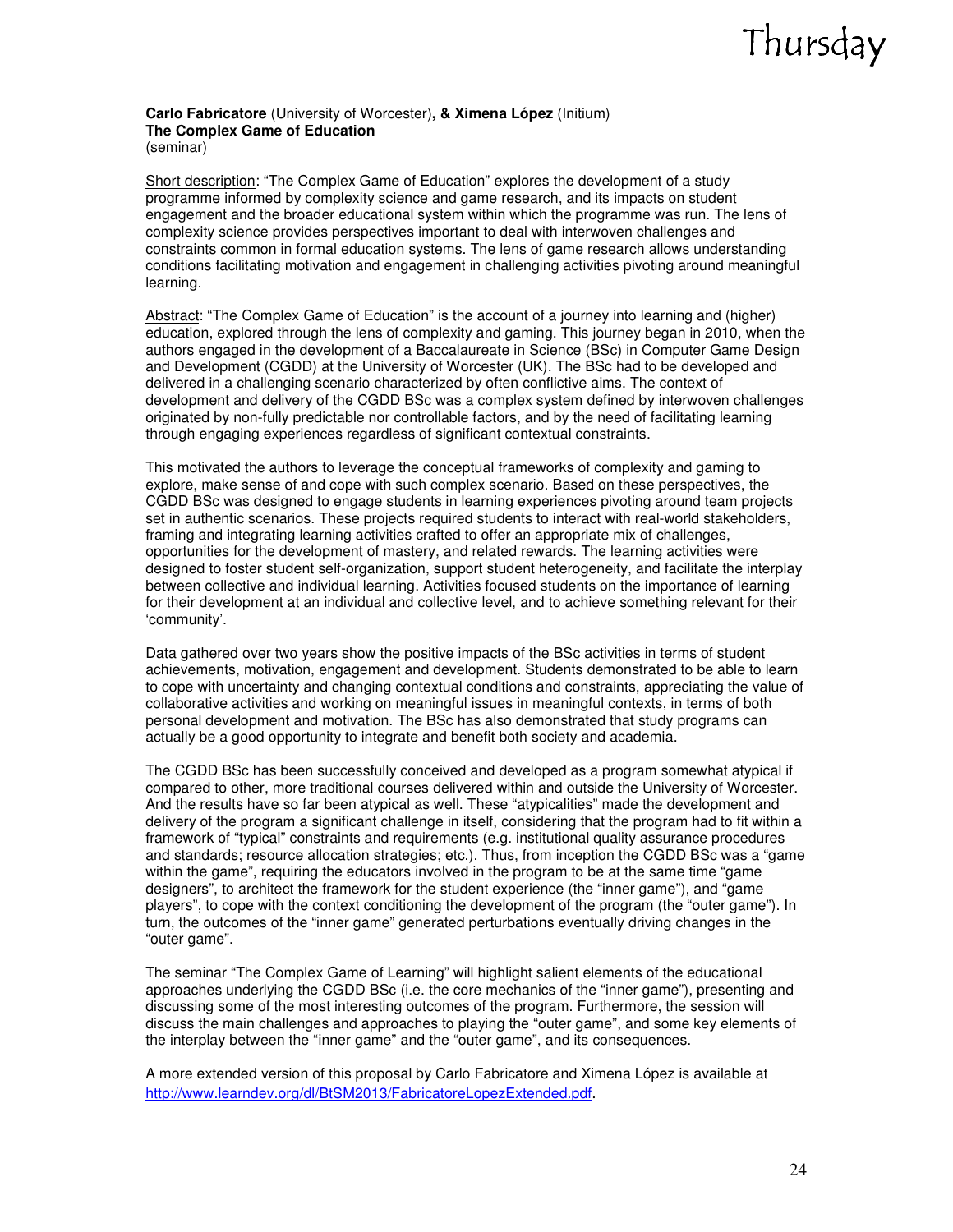**Jan Servaes** (City University of Hong Kong, Dept. of Media and Communication): **Homo Academicus, Quo Vadis?**  (discussion paper)

Short description: Cultural institutions like universities no longer challenge us or encourage us to question what we know.

Abstract: Universities worldwide have transformed or are about to transform themselves from educational institutions into business-like corporations where quantity rules over quality, form over substance, and management over the homo academicus. Both "internal" conditions (such as social interests, norms, reputation system, social structure, and organization of science) and "external" influences (the relationships between science and other areas of society) affect the development of a scientific community.

In this discussion paper I attempt to highlight some of these internal and external aspects emerging from intellectual, biographical and institutional histories in communication studies to arrive at a rather sobering conclusion regarding the role and place of academics or public intellectuals in today's society.

See also the book chapter by Jan Servaes on Homo Academicus: Quo Vadis? at http://www.learndev.org/dl/BtSM2013/Servaes-Homo\_Academicus\_2012.pdf.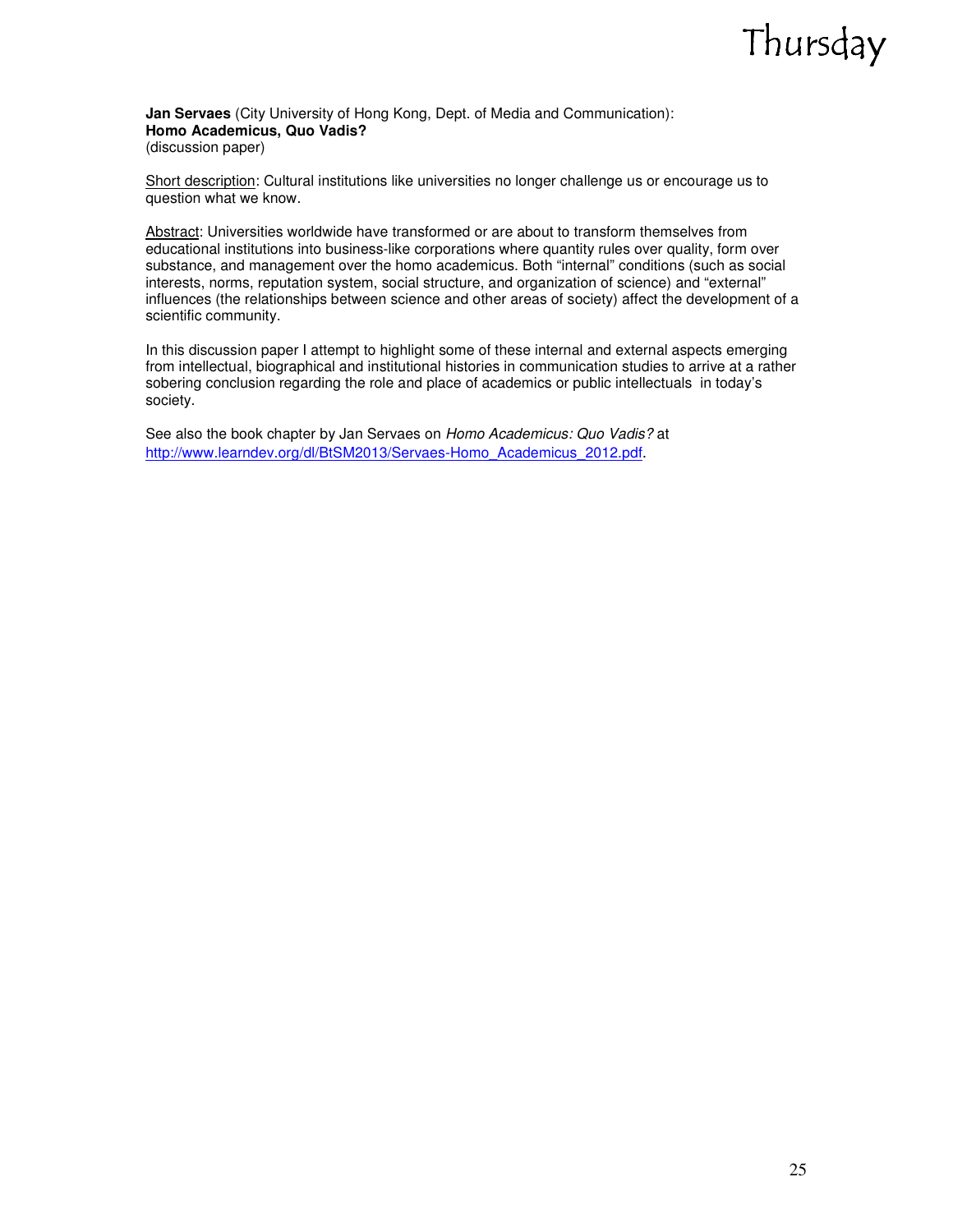#### **Paul Heckman** (UC Davis)**, Richard Roberts** (Coyote Foundation)**, Sally Roberts** (Coyote Foundation)**, & Viki Montera** (Sonoma State University) **Creating a Counter Narrative about Children's and Middle Adolescence Learning**  (Interactive session)

Short description: A prevailing narrative about learning and development influences a Mental Model about schooling, in the U.S., and other nations. This session will examine the narrative and Mental Model. It will also provide a counter narrative, suggesting new guides and practices for learning and development based on the science of learning, cognition, and development. A very different set of learning conditions from those usually used in schooling will be explored in this session.

Abstract: A Mental Model currently dominates in our schools. A prevailing narrative about children's and youth's learning and development influences this Mental Model, which in turn directs individual educators, policy makers, and citizens [all of us] in the everyday conduct of learning in today's typical educational institutions, in the U.S., and other nations. This session will examine the Mental Model and provide a counter narrative to the narrative underlying the model, suggesting new guides and practices for learning and development based on the science of learning, cognition, and development. With these new guides, a very different set of learning conditions, which we will discuss in this session, could then be enacted in formal and informal educational settings.

As the presentation and interactions during the session will demonstrate, the Mental Model crashes and burns against the wall of the research evidence that will be discussed during the session. We have learned an enormous amount about how young people develop intellectually, emotionally, and socially. Yet, despite these powerful insights, firmly grounded in many years of educational and social science research, we have made little progress towards revising our educational practices to take advantage of this new learning. Efforts to introduce new approaches to our educational programs have often been too little, too late.

The consistent findings from the social, cognitive and learning sciences show the importance of learning that is active, meaningful, and socially mediated. These findings also establish a convergent and clear picture of the cognitive, affective, and social processes involved in learning and the conditions that best support it.

The different features of this picture can be expressed in 10 basic principles of effective learning:

- 1. Good learning provides time and opportunity for in-depth work on specific problems and sets of learning tasks, and gradually deeper immersion in a particular discipline.
- 2. Good learning is rooted in a community of practice, where less experienced learners can work alongside more experienced peers as well as skilled adult mentors, in real roles recognized by that community.
- 3. Humans learn best when they feel challenged. Young people need, and over time come to thrive on, working on learning problems that require use of their emergent cognitive and social capacities.
- 4. Motivation matters in good learning.
- 5. Good learning recognizes and supports young people's agency.
- 6. Good learning creates a sense of purposefulness for the learner.
- 7. Good learning is more than cognitive. It is rooted in, draws on, and engages emotion.
- 8. Good learning involves work that is assessed in relation to established standards of the discipline at hand.
- 9. Young people learn best when they have access to a variety of disciplines in order to discover (and develop) interests and strengths.
- 10. Strong relationships create a pathway along which knowledge travels, and therefore attention to relationships is an important task in creating good learning environments.

See also the paper on *Realizing the Potential on Learning in Middle Adolescence* by Robert Halpern, Paul Heckman and Reed Larson at

http://www.learndev.org/dl/BtSM2013/HalpernHeckmanLarson\_MiddleAdolescence.pdf.

BtSM2013 participants are also strongly encouraged to read Paul Heckman's introductory paper on *Setting the Stage for Realizing the Potential of Learning in Middle Adolescence*, available at http://www.learndev.org/dl/BtSM2013/Heckman-Setting\_the\_Stage.pdf.